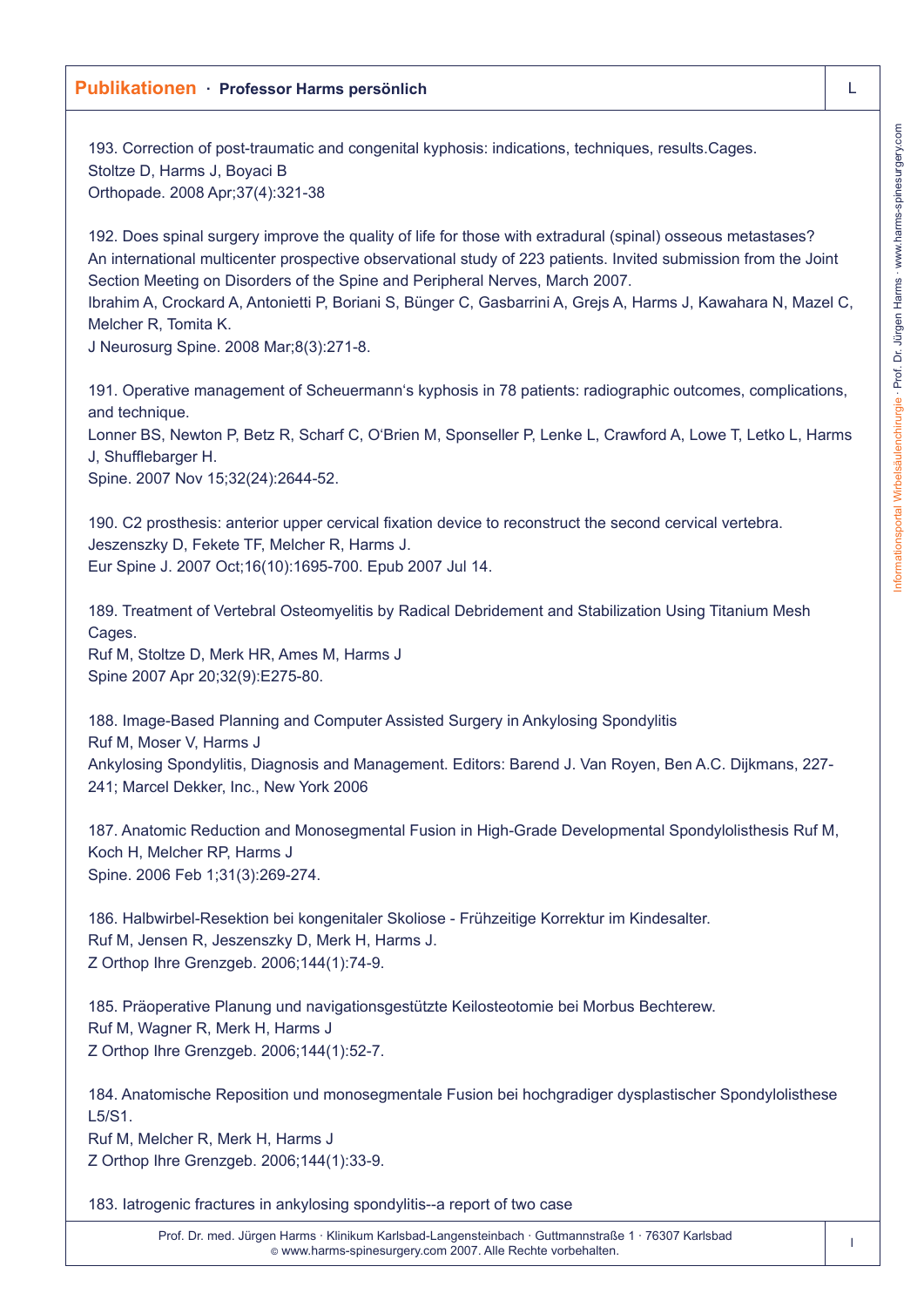Ruf M, Rehm S, Poeckler-Schoeniger C, Merk HR, Harms J Eur Spine J. 2006 Jan;15(1):100-4. Epub 2005 Jul 20.

182. The Use of Fibrin Sealants in Spinal Surgery Stoltze D, Harms J Haemostasis in Spine Surgery Eds. Szpalski et al. Springer Verlag 2005

181. Harms Cage Melcher RP, Ruf M, Harms J Spinal Instrumentation - Surgical Techniques. Editors: Daniel H. Kim, Alexander R. Vaccaro, Richard G. Fessler, 738-743; Thieme Medical Publishers, New York 2005;

180. Harms Titanium Mesh Melcher R, Harms J Spinal Instrumentation - Surgical Techniques. Editors: Daniel H. Kim, Alexander R. Vaccaro, Richard G. Fessler, 550-557; Thieme Medical Publishers, New York 2005

179. Summit System Melcher R, Harms J Spinal Instrumentation - Surgical Techniques. Editors: Daniel H. Kim, Alexander R. Vaccaro, Richard G. Fessler, 324-330; Thieme Medical Publishers, New York 2005 178. Posterior C1 and C2 Screw Fixation Melcher R, Harms J Spinal Instrumentation - Surgical Techniques. Editors: Daniel H. Kim, Alexander R. Vaccaro, Richard G. Fessler, 292-298; Thieme Medical Publishers, New York 2005

177. Therapeutic options and results following fixed atlantoaxial rotatory dislocations Weisskopf M, Naeve D, Ruf M, Harms J, Jeszenszky D Eur Spine J. 2005 Feb;14(1):61-8. Epub 2004 Jul 16.

176. Hemivertebra resection in the cervical spine Ruf M, Jensen R, Harms J Spine. 2005 Feb 15;30(4):380-5.

175. Adult Degenerative Lumbar Scoliosis Letko L, Harms J Modern Anterior Scoliosis Surgery. Editors: Lawrence G. Lenke, Randal R. Betz, Jurgen Harms, 673-689; Quality Medical Publishing Inc, St. Louis Missouri 2004

174. Anterior Hemivertebra Resection Through a Posterior Approach Ruf M, Harms J Modern Anterior Scoliosis Surgery. Editors: Lawrence G. Lenke, Randal R. Betz, Jurgen Harms, 271-285; Quality Medical Publishing Inc, St. Louis Missouri 2004

173. The Lenke Treatment-Directed Classification System for Adolescent Idiopathic Scoliosis Lenke L, Betz RR, Harms J Modern Anterior Scoliosis Surgery. Editors: Lawrence G. Lenke, Randal R. Betz, Jurgen Harms, 51-64; Quality Medical Publishing Inc, St. Louis Missouri 2004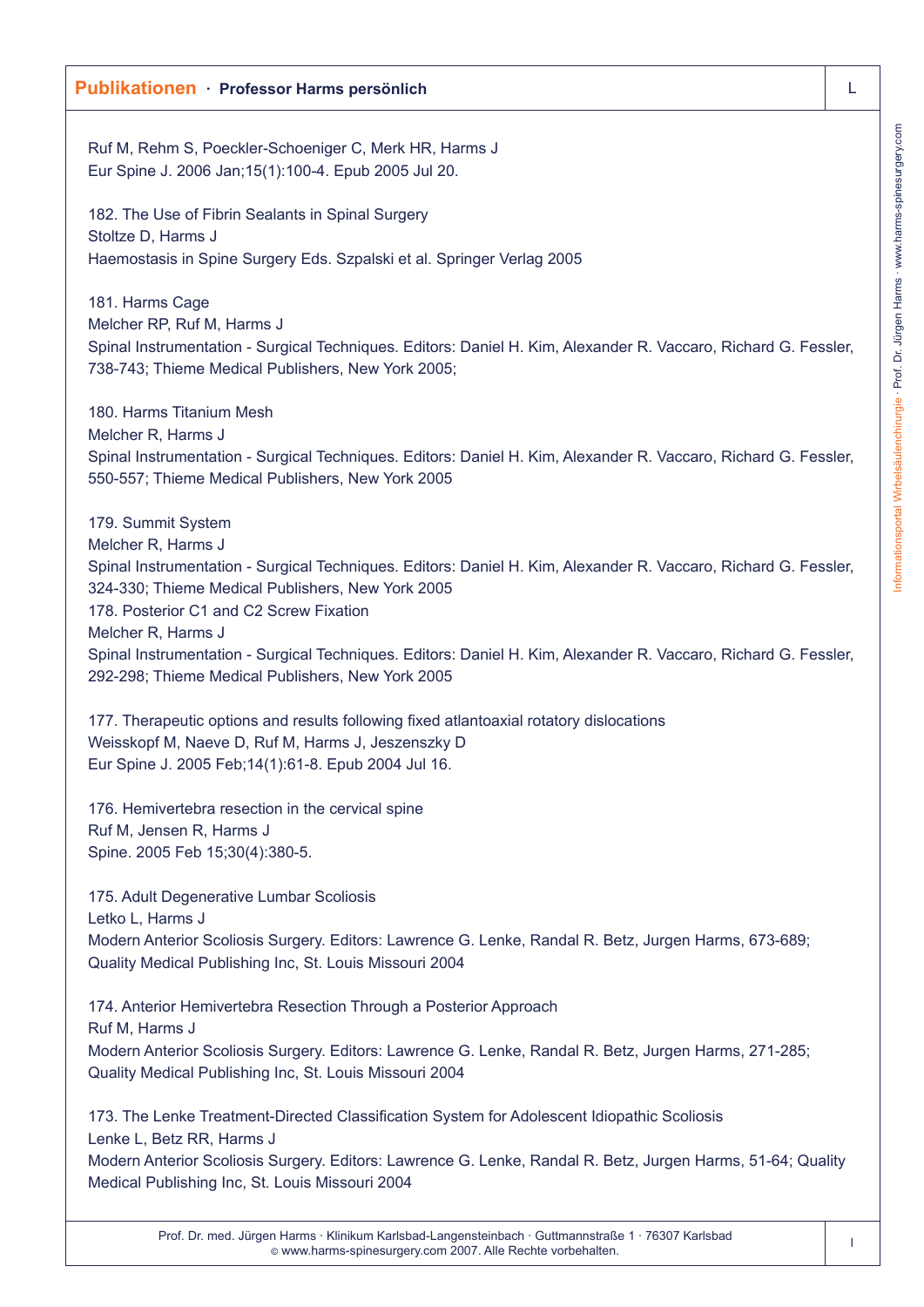172. Halbwirbelresektion bei kongenitaler Skoliose Ruf M, Harms J Operative Orthopädie und Traumatologie, Vol. 16 (2), June 2004.

171. Re: Letter to the editor: Transoral Reduction and Osteosynthesis C1 as a Function-preserving Option in the Treatment of Unstable Jefferson Fractures. Ruf M, Harms J. Spine 2004 Oct 1;29(19):2197.

170. Re: Letter to the editor: Posterior Hemivertebra Resection with Transpedicular Instrumentation. Ruf M, Harms J. Spine 2004 Jul 15;29(14):1594-6.

169. Transoral reduction and osteosynthesis C1 as a function-preserving option in the treatment of unstable Jefferson fractures. Ruf M, Melcher R, Harms J Spine. 2004 Apr 1;29(7):823-7.

168. Stability analysis of craniovertebral junction fixation techniques. Puttlitz CM, Melcher RP, Kleinstueck FS, Harms J, Bradford DS, Lotz JC J Bone Joint Surg Am. 2004 Mar;86-A(3):561-8. 167. Anterior single-rod instrumentation of the thoracic and lumbar spine: saving levels. Lowe TG, Betz RR, Lenke LG, Clements DH, Harms J, Newton P, Haher T, Merola A, Wenger D Spine. 2003 Oct 15;28(20):S208-16.

166. Medizinische Versorgung Harms J, Nanassy A Motorische Rehabilitation beim komplett und inkomplett Querschnittgelähmten, von S. Müller, Pflaum Verlag, 2002

165. Severe Spondylolisthesis. Pathology - Diagnosis - Therapy Harms J, Stürz H Steinkopff-Verlag 2002

164. Biomechanical testing of posterior atlantoaxial fixation techniques Melcher RP, Puttlitz CM, Kleinstueck FS, Lotz JC, Harms J, Bradford DS Spine. 2002 Nov 15;27(22):2435-40.

163.Pedicle screws in 1- and 2-year-old children: technique, complications, and effect on further growth. Ruf M, Harms J Spine. 2002 Nov 1;27(21):E460-6.

162. Posterior hemivertebra resection with transpedicular instrumentation: early correction in children aged 1 to 6 years.

Ruf M, Harms J Spine. 2003 Sep 15;28(18):2132-8.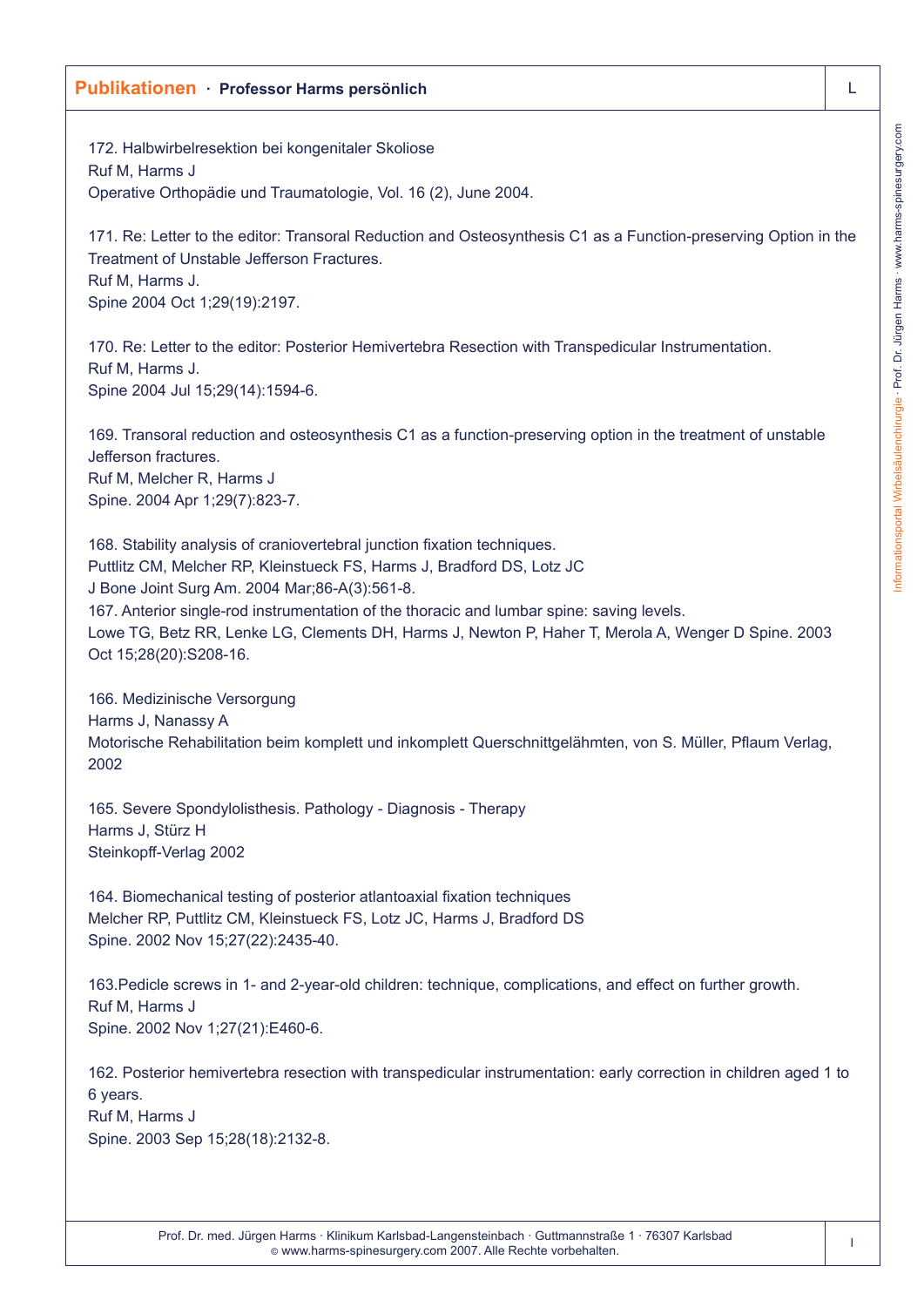161. Hemivertebra resection by a posterior approach: innovative operative technique and first results Ruf M, Harms J Spine. 2002 May 15;27(10):1116-23.

160. Posterior C1-C2 fusion with polyaxial screw and rod fixation. Harms J, Melcher RP Spine. 2001 Nov 15;26(22):2467-71.

159. Multisurgeon assessment of surgical decision-making in adolescent idiopathic scoliosis: curve classification, operative approach, and fusion levels Lenke LG, Betz RR, Haher TR, Lapp MA, Merola AA, Harms J, Shufflebarger HL Spine. 2001 Nov 1;26(21):2347-53.

158. Transoral atlanto-axial plate fixation in the treatment of a malunited dens fracture and secondary atlantoaxial instability

Khodadadyan-Klostermann C, Kandziora F, Schnake KJ, Haas NP, Harms J. Chirurg. 2001 Nov;72(11):1298-302.

157. Adolescent idiopathic scoliosis: a new classification to determine extent of spinal arthrodesis. Lenke LG, Betz RR, Harms J, Bridwell KH, Clements DH, Lowe TG, Blanke K J Bone Joint Surg Am. 2001 Aug;83-A(8):1169-81.

156. Spondylolisthesis: Reposition und Fusion durch Posterior-only approach Harms J

Wirbelsäulenchirurgie. Standortbestimmung und Trends von H. Reichel, H. Zwipp, W. Hein, 290-301; Steinkopff-Verlag Darmstadt 2000

155. Do radiographic parameters correlate with clinical outcomes in adolescent idiopathic scoliosis? D'Andrea LP, Betz RR, Lenke LG, Clements DH, Lowe TG, Merola A, Haher T, Harms J, Huss GK, Blanke K, McGlothlen S

Spine. 2000 Jul 15;25(14):1795-802.

154.The effect of continued posterior spinal growth on sagittal contour in patients treated by anterior instrumentation for idiopathic scoliosis.

D'Andrea LP, Betz RR, Lenke LG, Harms J, Clements DH, Lowe TG Spine. 2000 Apr 1;25(7):813-8.

153. Revision - Overview Harms J Revision Spine Surgery, Eds.:Joseph Y. Margulies, Max Aebi, Jean-Pierre C. Farcy , St. Louis, Mosby, 1999

152. Primary stability of 2 PLIF (posterior lumbar interbody fusion) techniques--a biomechanical and finite element analysis Pitzen T, Matthis D, Muller-Storz H, Caspar W, Steudel WI, Harms J Zentralbl Neurochir. 1999;60(3):114-20.

151. Correction of posttraumatic deformities. Principles and methods Stoltze D, Harms J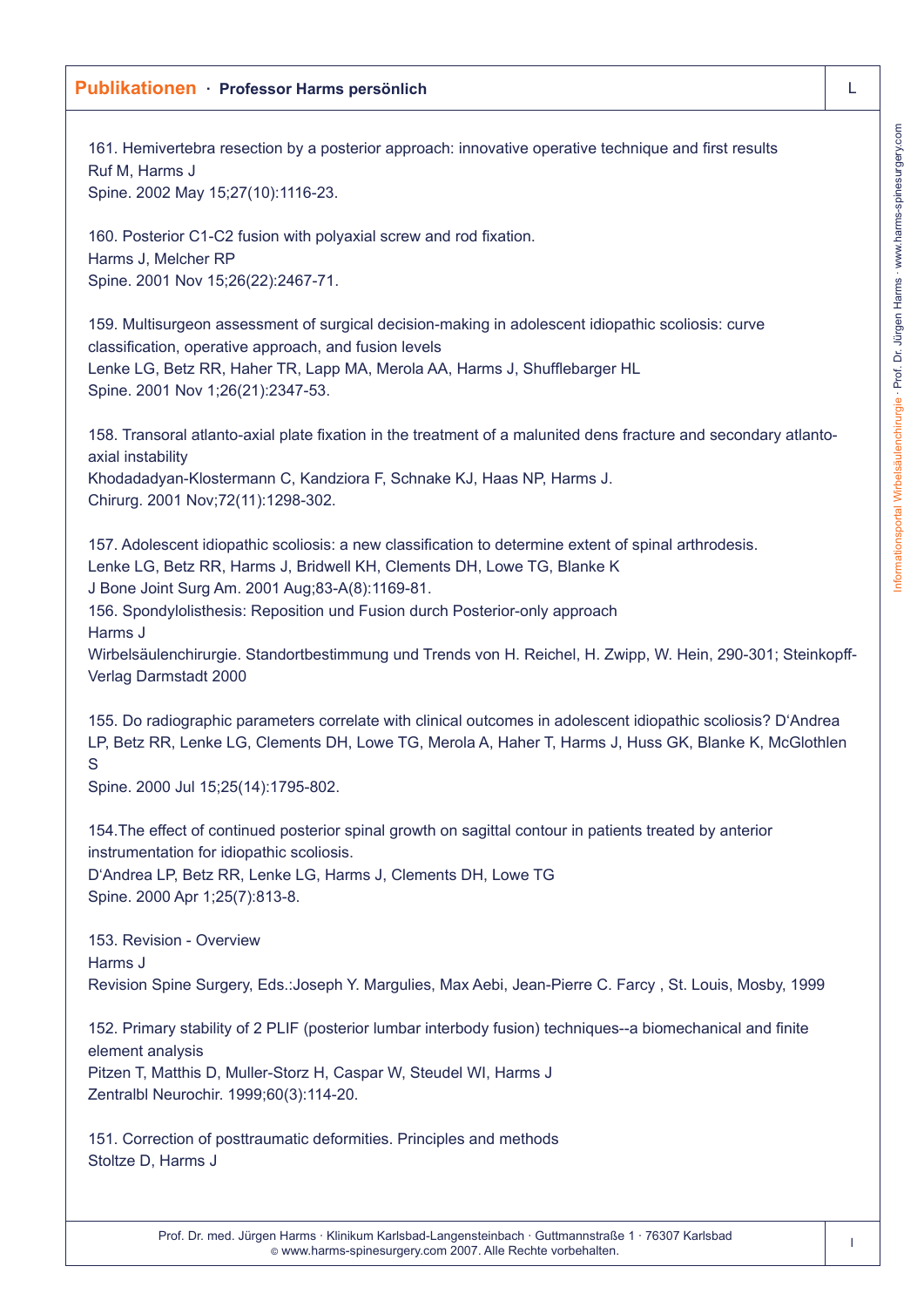Orthopäde 1999 Aug;28(8):731-45.

150. Spontaneous lumbar curve coronal correction after selective anterior or posterior thoracic fusion in adolescent idiopathic scoliosis Lenke LG, Betz RR, Bridwell KH, Harms J, Clements DH, Lowe TG Spine. 1999 Aug 15;24(16):1663-71; discussion 1672.

149. Transaxial spongiosa-plasty and ventral, temporary atlanto-axial fixation for therapy of dens pseudarthrosis Knoller S, Jeszenszky D, Willms R, Harms J Z Orthop Ihre Grenzgeb. 1999 May-Jun;137(3):232-5.

148. Instrumented Spinal Surgery - Principles and Technique Harms J, Tabasso G, Cinanni R Thieme Verlag Stuttgart New York 1999

147. Mechanisms of retrolisthesis in the lower lumbar spine. A radiographic studyBerlemann U, Jeszenszky DJ, Buhler DW, Harms J Acta Orthop Belg. 1999 Dec;65(4):472-7.

146. Comparison of anterior and posterior instrumentation for correction of adolescent thoracic idiopathic scoliosis

Betz RR, Harms J, Clements DH , Lenke LG, Lowe TG, Shufflebarger HL, Jeszenszky D, Beele B Spine. 1999 Feb 1;24(3):225-39.

145. The role of lumbar lordosis, vertebral end-plate inclination, disc height, and facet orientation in degenerative spondylolisthesis Berlemann U, Jeszenszky DJ, Buhler DW, Harms J J Spinal Disord. 1999 Feb;12(1):68-73.

144. Tumorosteolysen der Wirbelsäule Harms J, Stoltze D Jahrbuch der Chirurgie 1999

143. Biomechanics of the spine

Harms J

Anterior Spinal Column Reconstruction: Biomechanics, Rationale and Techniques. Editors Whitecloud III TS, Harms J, Philadelphia, Lippincott-Raven Publishers 1998

142. Die posteriore, lumbale, interkorporelle Fusion in unilateraler transforaminaler Technik Harms J, Jeszenszky D Operative Orthopädie und Traumatologie, 1998;10:XX-XX (Heft 2)

141. Intraobserver and interobserver reliability of the classification of thoracic adolescent idiopathic scoliosis Lenke LG, Betz RR, Bridwell KH, Clements DH, Harms J, Lowe TG, Shufflebarger HL J Bone Joint Surg Am. 1998 Aug;80(8):1097-106.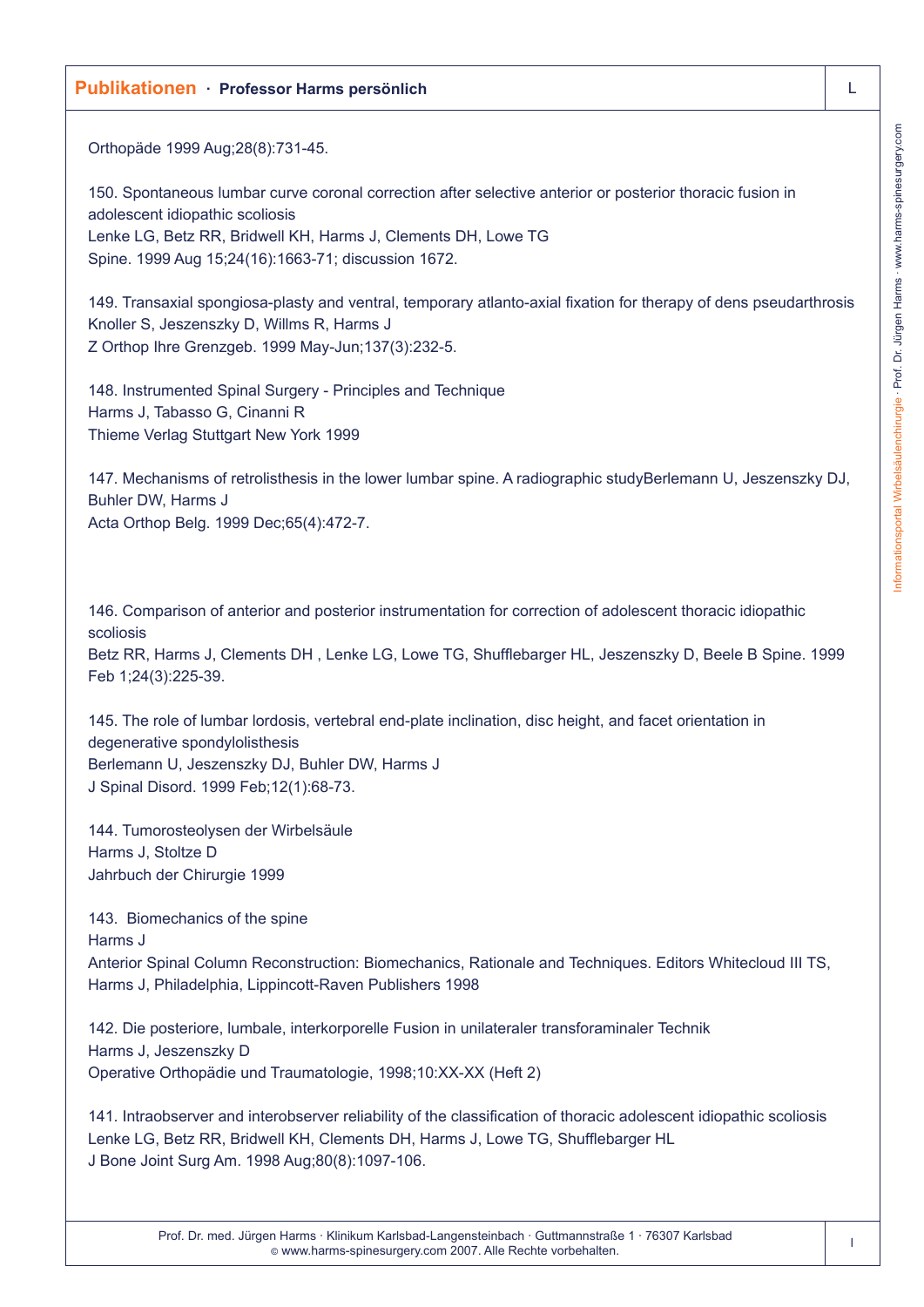# Informationsportal Wirbelsäulenchirurgie · Prof. Dr. Jürgen Harms · www.harms-spinesurgery.com Informationsportal Wirbelsäulenchirurgie · Prof. Dr. Jürgen Harms · www.harms-spinesurgery.com

### **Publikationen · Professor Harms persönlich** L

140. Kombinierte Stabilisationsverfahren an der thorako-lumbalen Wirbelsäule Stoltze D, Harms J Osteosynthese International (1998) 6: 157-171.

139. Facettengelenkremodellierung bei degenerativer Spondylolisthese Berlemann U, Jeszenszky D, Willms R, Harms J Orthopädische Praxis 34, 11 (1998) 755-758

138. Facet joint remodeling in degenerative spondylolisthesis: an investigation of joint orientation and tropism Berlemann U, Jeszenszky DJ, Buhler DW, Harms J Eur Spine J. 1998;7(5):376-80.

137. Gorham-Stout syndrome of the spine. Case report and review of the literature Florchinger A, Bottger E, Claass-Bottger F, Georgi M, Harms J Rofo. 1998 Jan;168(1):68-76.

136. Preoperative embolization of cervical spine tumors Vetter SC, Strecker EP, Ackermann LW, Harms J Cardiovasc Intervent Radiol. 1997 Sep-Oct;20(5):343-7.

135. Surgical Treatment of Thoracic and Lumbar Spinal Injuries with the Moss System Stoltze D, Harms J The Textbook of Spinal Surgery Second Edition Vol. 1; Editor Dewald B, 1935-48; Lippincott-Raven Philadelphia-New York 1997

134. True Spondylolisthesis Reduction and Monosegmental Fusion in Spondylolisthesis Harms J, Jeszenszky D, Stoltze D, Boehm H The Textbook of Spinal Surgery Second Edition Vol. 1; Editor Dewald B, 1337-1348; Lippincott-Raven Philadelphia-New York 1997

133. Principles of load sharing Lowery G, Harms J The Textbook of Spinal Surgery Second Edition Vol. 1; Editor Dewald B, 155-66; Lippincott-Raven Philadelphia-New York 1997

132. Ventral Correction of Thoracic Scoliosis Harms J, Jeszenszky D, Beele B The Textbook of Spinal Surgery Second Edition Vol. 1; Editor Dewald B, 611-26; Lippincott-Raven Philadelphia-New York 1997

131. Die operative Behandlung der bakteriellen Spondylitis bzw. Spondylodiszitis Stoltze D, Harms J Osteosynthese International (1997) 5: 257–68.

130. Classification and Treatment of Thoracolumbar Spinal Injuries Harms J Journal Bone and Joint Surgery EFORT Instructional Course Lecture Book No. 3

> Prof. Dr. med. Jürgen Harms · Klinikum Karlsbad-Langensteinbach · Guttmannstraße 1 · 76307 Karlsbad © www.harms-spinesurgery.com 2007. Alle Rechte vorbehalten.

l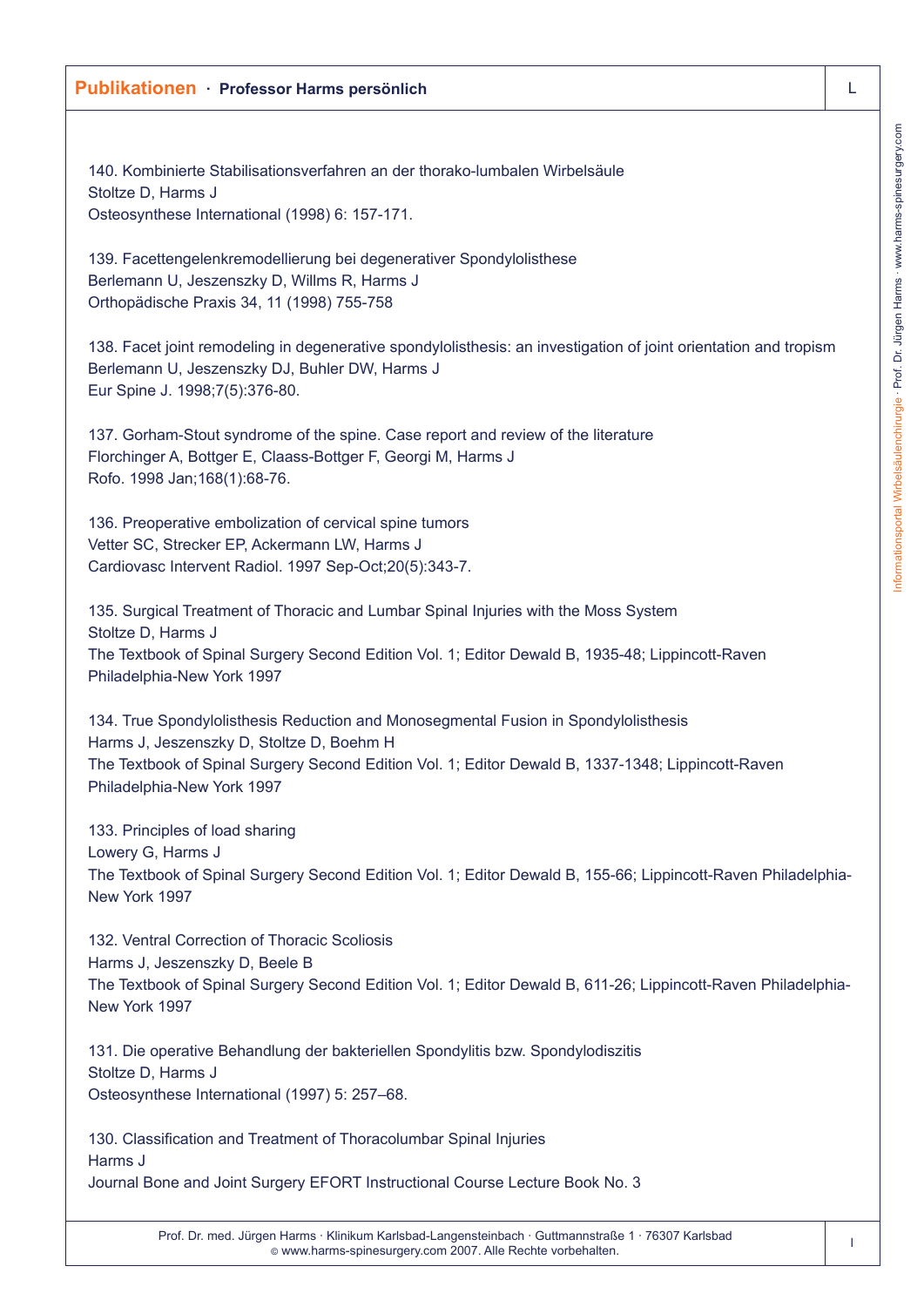129. Titanium Surgical Mesh for Vertebral Defect Replacement and Intervertebral Spacers Lowery G, Harms J Manual of Internal Fixation of the Spine, Editors Thalgot JS, Aebi M, Lippincott-Raven Publishers, Philadelphia 1996

128. Lumbosacral Fusion with Harms Instrumentation Harms J. Beele B, Boehm H, Jeszenszky D, Stoltze D Lumbosacral and Spinopelvic Fixation, edited by Joseph Y. Margulies, et al., 529-38, Lippincott-Raven Publishers, Philadelphia 1996

127. Die operative Behandlung der degenerativen Lumbalskoliose Harms J, Jeszenszky D, Stoltze D Sonderdruck W. Zuckschwerdt Verlag 1996

126. The Use of Fibrin Adhesive in der Surgical Treatment of Spinal Lesions Stoltze D, Harms J Orthopedic Surgery Maxillofacial Surgery, Editors G. Schlag, P. Bösch, H. Matras, 112-120; Springer Verlag 1994

125. Operative Behandlung der Spondyloptose Stoltze D, Harms J Wirbelsäulenerkrankungen, Wirbelsäulenverletzungen, Hrsg. von U. Weber und G. Schwetlick, 112-118; Georg Thieme Verlag, Stuttgart-New York 1994

124. A comprehensive classification of thoracic and lumbar injuries Magerl F, Aebi M, Gertzbein SD, Harms J, Nazarian S Eur Spine J. 1994;3(4):184-201.

123. Ersatzoperationen bei irreparablen Nervenläsionen Mittelmeier H, Harms J Neurologie in Praxis und Klinik in 3 Bänden, 6.34-6.43, Georg Thieme Verlag 1993

122. Moss Surgical Technique Harms J, G. Tabasso Karlsbad-Langensteinbach, 1993

121. Chirurgische Therapie von Tumoren der Halswirbelsäule Stoltze D, Harms J, Boehm H Die operative Behandlung der Halswirbelsäule, Hrsg. von K.A. Matzen, 255-264, W. Zuckschwerdt Verlag 1993

120. Therapie kindlicher Halswirbelsäulenverletzungen Boehm H, Stoltze D, Harms J Die operative Behandlung der Halswirbelsäule, Hrsg. von K.A. Matzen, 221-230, W. Zuckschwerdt Verlag 1993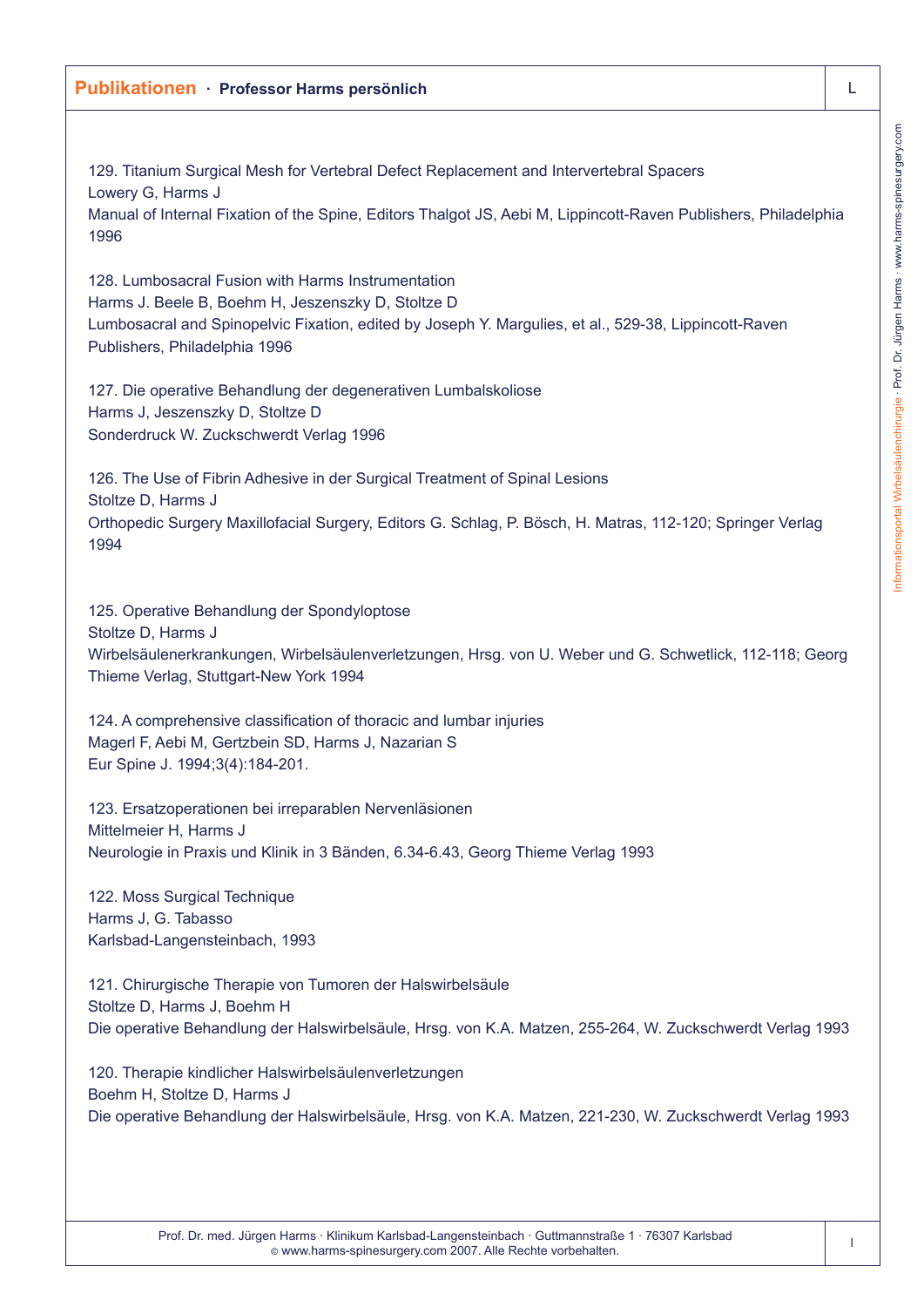119. Operative Therapie bei mehrsegmentaler zervikaler Spinalkanalstenose Boehm H, Stoltze D, Jensen R, Harms J Die operative Behandlung der Halswirbelsäule, Hrsg. von K.A. Matzen, 195-200, W. Zuckschwerdt Verlag 1993 118. Operative Möglichkeiten bei kraniozervikaler Instabilität und Stenose durch rheumatoide ArthritisBoehm H, Stoltze D, Harms J Die operative Behandlung der Halswirbelsäule, Hrsg. von K.A. Matzen, 65-72, W. Zuckschwerdt Verlag 1993 117. Indications and technique of osteosynthesis in injuries of the cervical vertebrae von Gumppenberg S, Harms J Chirurg. 1992 Nov;63(11):849-55. 116. Wertigkeit der Stabilität bei der Indikation zur operativen Behandlung von Verletzungen der Brust- und Lendenwirbelsäule Stoltze D, Harms J, Nanassy A Rehabilitation beginnt am Unfallort, Hrsg. von A.G. Zäch, 115-121; Springer Verlag 1992 115. Transpedikuläre Schraubensysteme bei der Behandlung der Spondylolisthese Stoltze D, Harms J Die Instabliltät des lumbosakralen Scharniers, Hrsg. von A. v. Strempel 170-176;Thieme Verlag 1992 114. Die Reposition der Hinterkantenfragmente durch den ventralen Zugang Indikation, Technik und Ergebnisse Stoltze D, Harms J Neue Aspekte der Marknagelung. Akutversorgung von Wirbelsäulenverletzungen, Hrsg. von K. Wenda und G. Ritter, 97-101; Springer Verlag 1992 113. Operative Behandlung bei bakterieller Spondylitis und Spondylodiszitis Stoltze D, Boehm H, Harms J Fortschritte in der Unfallchirurgie. Prophylaxe und Therapie, Hrsg. von R. Rahmanzadeh und A. Meißner, Springer Verlag 1992

112. The Indications and Principles of Correction of Post-Traumatic Deformities Harms J, Stoltze D European Spine Journal, Vol. 1 pp. 142-151.

111. Screw-Threaded Rod System in Spinal Fusion Surgery Harms J Spine State of the Art Reviews. 1992 Vol. 6, No. 3, pp. 541-575.

110. Spätfolgen nach Verletzungen der Wirbelsäule Boehm H, Harms J, Stoltze D Fortschritte in der Unfallchirurgie. Prophylaxe und Therapie, Hrsg. von R. Rahmanzadeh und A. Meißner, Springer Verlag 1992

109. Posttraumatische Fehlstellung der Wirbelsäule Boehm H, Harms J, Stoltze D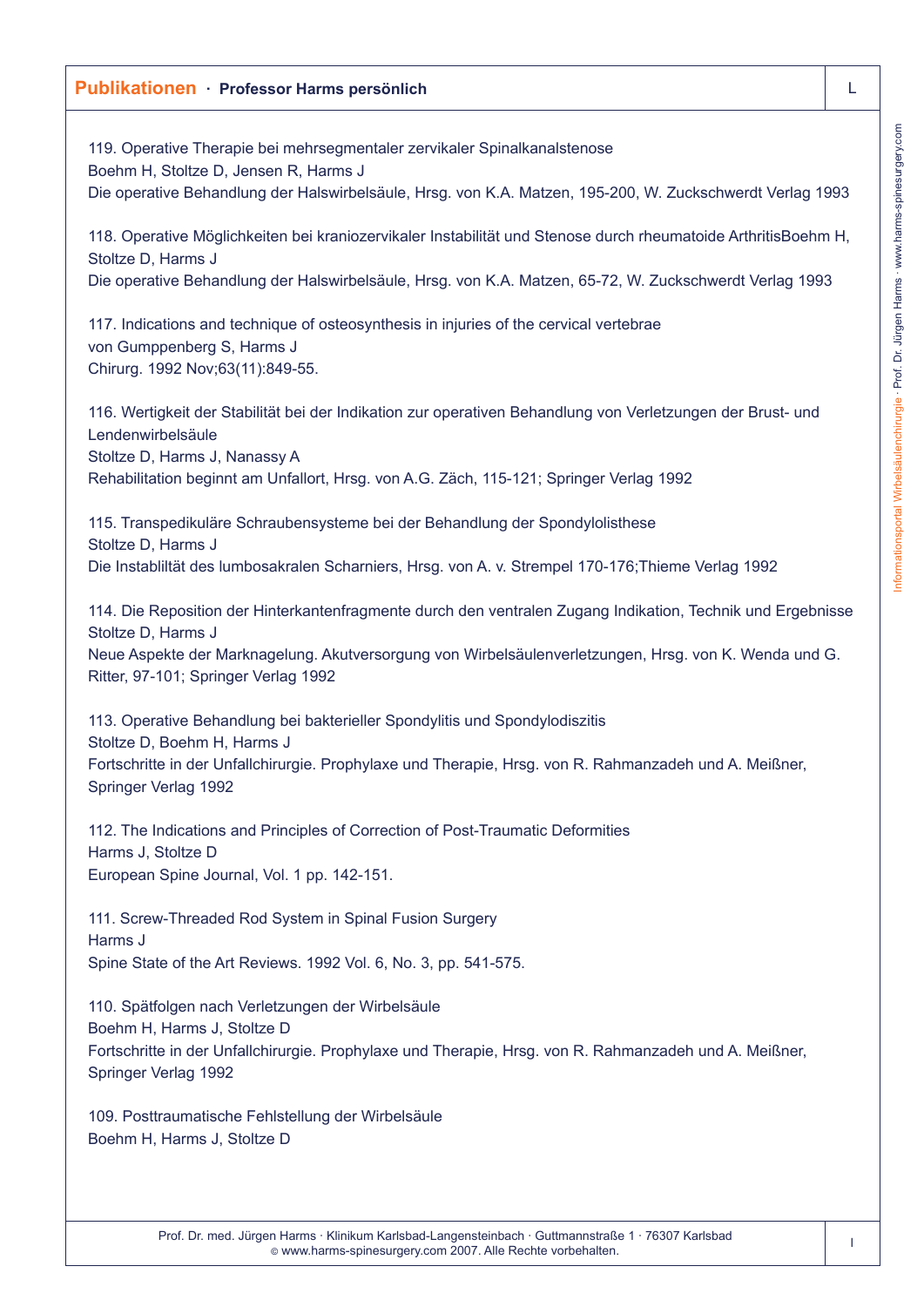Fortschritte in der Unfallchirurgie. Prophylaxe und Therapie, Hrsg. von R. Rahmanzadeh und A. Meißner, Springer Verlag 1992

108. Wann besteht die Indikation zur operativen Behandlung von Wirbelfrakturen? Blauth M, Haas N, Bötel U , Harms J, Meinig G, S. v. Gumppenberg Langenbecks Arch Chir. 377: 125- 30, Springer-Verlag 1992

107. Cervico-occipitale Stabilisierungen unter besonderer Brücksichtigung der transoralen Technik Stoltze D, Harms J

Die instabile Wirbelsäule - Biomechanische, differentialdiagnostische und spezielle therapeutische Aspekte, Hrsg. von Gert A. Fuchs, Georg Thieme verlag, 1991

106. Primary management of fresh injuries of the thoracic and lumbar vertebrae von Gumppenberg S, Vieweg J, Claudi B, Harms J Aktuelle Traumatol. 199, Dec;21(6):265-73.

105. Zielke pedical screw system for thoracic and lumbar spine fractures - anatomic and biomechanical fundamentals of the spinal column, classification of spinal column injuries, instrumentation systems. Stoltze D, Harms J The Textbook of Spinal Surgery, 1991 Vol 2, pp. 991-1000.

104. Surgical Treatment of Spondylolisthesis: The Harms Technique. Classification, Treatment, Operative Technique: Summary Harms J, Boehm H, Zielke K The Textbook of Spinal Surgery, 1991 Vol. 1 pp. 593-602.

103. The triazine carbon fiber-reinforced disc-prothesis: biomechanical and biological properties Harms J, Boehm H The Artificial Disc, Edited by M. Brock, H.M. Mayer and K. Weigel Springer Verlag 1991

102. Die operative Therapie der Spondylitis Stoltze D, Harms J Forum Orthopädie, Essex Pharma GmbH, pp. 4-18. 1990

101. Correction and stabilization of angular kyphosis Boehm H, Harms J, Donk R, Zielke K Clin Orthop Relat Res. 1990 Sep;(258):56-61.

100. Die operative Behandlung der BWS- und LWS-Frakturen mit dem USI-System Harms J, Stoltze D Fixateur externe- Fixateur interne, 18- 27, Springer Verlag 1989

99. Der Gebrauch des USI- Systems in der Behandlung von WirbelsäulenfrakturenHarms J Die Wirbelsäule in Forschung und Praxis. BD 107, Die instrumentierte Fusion von Wirbelsäulenfrakturen und –erkrankungen, 93-6; Hippokrates Verlag 1988

98. Comments on the contribution: initial results of surgical treatment of scoliosis with the Cotrel and Dubousset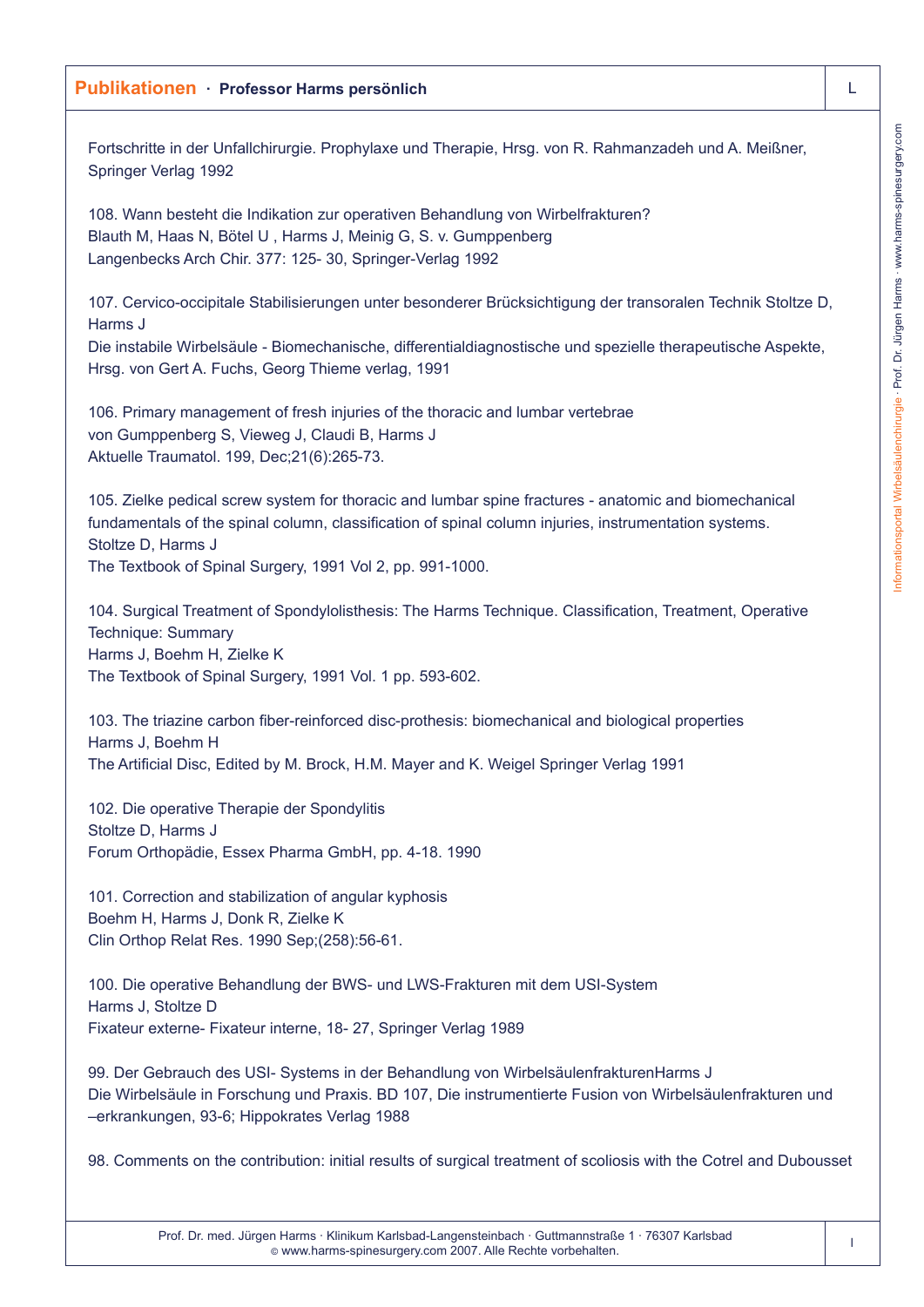CD instruments by Ch. Hopf, H. H. Matthiass and J. Heine. Z. Orthop. 125 (1987) 347 Zielke K, Harms J, Metz  $\Box$ Z Orthop Ihre Grenzgeb. 1988 Dec;126(6):709-18. 97. Klinische Erscheinungen bei kraniozervikalen Übergangsstörungen- Eine Demonstration ohne Röntgenbild Heckl RW, Harms J Neuroorthopädie 4, Hrsg. von D. Hohmann, B. Kügelgen und K. Liebig, 207- 10; Springer Verlag 1988 96. Die Operationsindikation bei Frakturen der Wirbelsäule Harms J Oerationsindikationen bei Frakturen im Kindesalter, Hrsg. von S. Hoffmann v. Kap-herr, 140-5; Gustav Fischer Verlag 1987 95. Operative Behandlung frischer Wirbelsäulenverletzungen mit Querschnittlähmung Stoltze D, Harms J, Winnerlein M, Nanassy A Hefte zur Unfallheilkunde, Heft 189, Redigier von A. Pannike, Springer-Verlag 1987 94. Animal experiment histologic and biomechanical studies of tissue tolerance and adhesiveness of bone cement containing carbon fibers and apatite Schmitt E, Hassinger M, Mittelmeier H, Harms J, Schmalenbach HW, Heisel J Aktuelle Probl Chir Orthop. 1987;31:400-3. 93. Craniocervical junction-diseases, diagnostic application of imaging procedures, surgical technics Schmelzle R, Harms J Fortschr Kiefer Gesichtschir. 1987;32:206-8. 92. Classification of fractures of the thoracic and lumbar vertebrae Harms J Fortschr Med. 1987 Sep 30;105(28):545-8. 91. Resiform TCF - ein neuer werkstoff für Endoprothesen Esper FJ, Walter Gohl, Harms J, Mittelmeier H Bosch Technische Berichte Band 8 (1986/-), Heft 3 90. Gewerbereaktion auf Aluminiumoxyd in Tierversuch und bei klinischer Anwendung Harms J Buchreihe für Orthopädie und orthopädische Grenzgebiete, BAND 12: H. Mittelmeier, J. Heisel, 10 Jahre Erfahrungen mit Keramik-Hüftendoprothesen, 139-42; Medizinisch Literarische Verlagsgesellschaft mbH 1986 89. Erfahrungen mit Keramik-Endoprothesen am Südwestdeutschen Rehabilitationskrankenhaus Karlsbad/ Langensteinbach Harms J Buchreihe für Orthopädie und orthopädische Grenzgebiete, BAND 12: H. Mittelmeier, J. Heisel, 10 Jahre Erfahrungen mit Keramik-Hüftendoprothesen,56- 7; Medizinisch Literarische Verlagsgesellschaft mbH 1986 88. Carbon Fiber Reinforced Triazin Resin for Endoprostheses Esper FJ, Harms J, Mittelmeier H, Gohl W Materials Research Society Symposia Proceedings Volume 55/1986 Biomedical Materials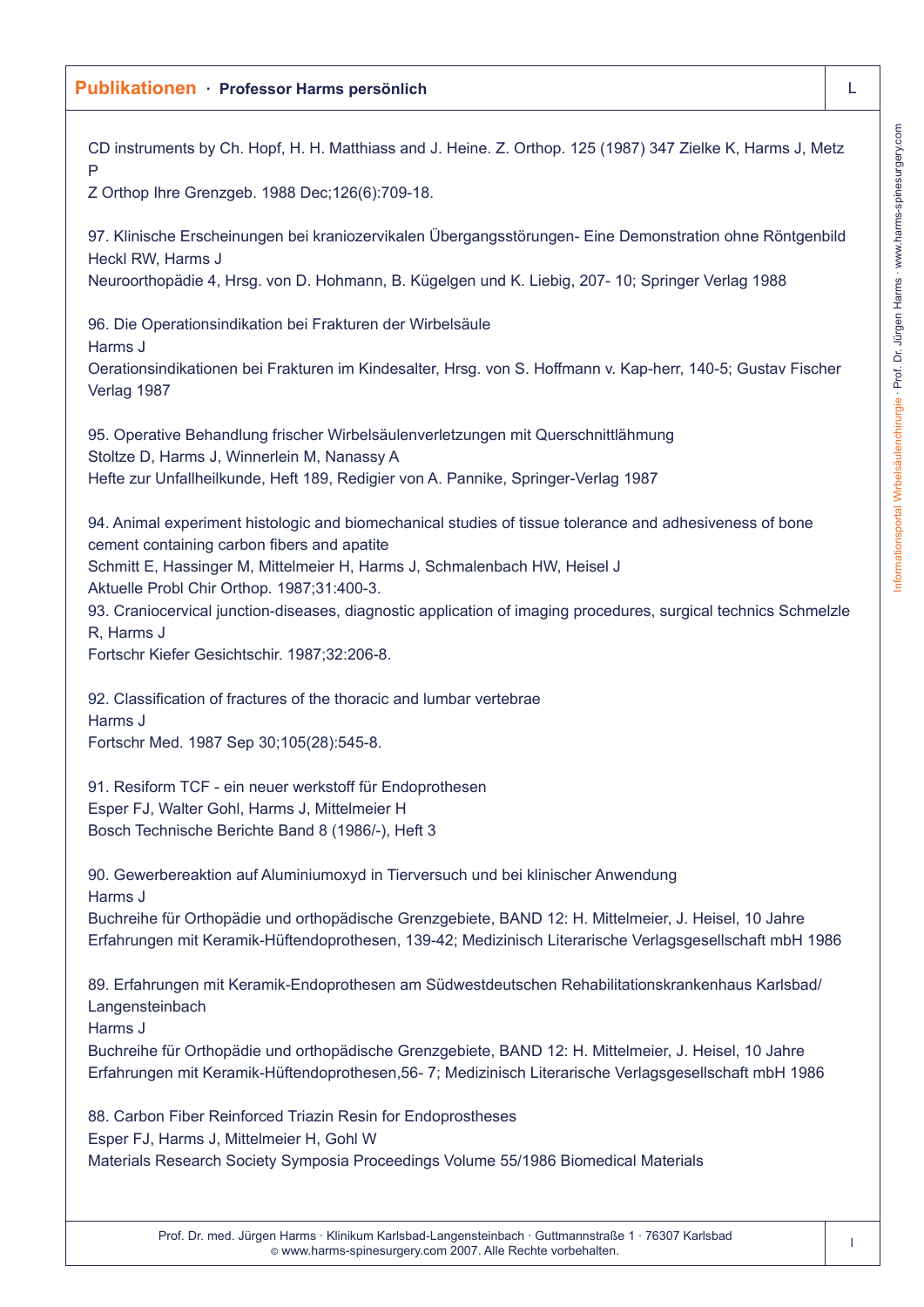# Informationsportal Wirbelsäulenchirurgie · Prof. Dr. Jürgen Harms · www.harms-spinesurgery.com Informationsportal Wirbelsäulenchirurgie · Prof. Dr. Jürgen Harms · www.harms-spinesurgery.com

### **Publikationen · Professor Harms persönlich** L

87. Spinal Instrumentation and Monitoring Hack HP, Zielke K, Harms J The Pediatric Spine, Editors Bradford DS, Hensinger RM, 491-517, Thieme 1985

86. Operative Behandlung der Spondylolisthese durch dorsale Reposition und ventrale Fusion Harms J, Stoltze D, Grass M Orthopädische Praxis Heft 12/85, 21. Jahrgang, 996-1001. Jg. 21 (1985) 12, 996- 1001;

85. Osteoligamentäre und diskoligamentäre Instabilität der Lendenwirbelsäule. (Indikation und verletzungsadäquate Technik der operativen Behandlung) Stoltze D, Harms J, Grass Th Orthopädische Praxis Heft 12/85 21. Jahrgang, 953-7. Jg. 21 (1985) 12, 953- 7;

84. Erwiderung zu den Publikationen von G. P. Kuhlmann über zementfreie Keramikprothesen in Heft 4 und 5/85 der Orthop. Praxis Harms J Orthopädische Praxis Heft 10/85, 21. Jahrgang, 839-40. Jg. 21 (1985) 10, 839-40;

83. Die thorakale Myelopathie Heckl RW, Baum R, Harms J Neuroorthopädie 3, Hrsg. von D. Hohmann, B. Kügelgen und K. Liebig, 160- 8; Springer Verlag 1985 82. Der posttraumatisch enge Spinalkanal Stoltze D, Heckl RW, Harms J Hefte zur Unfallheilkunde, Heft 163, 158; Zusammengestellt von U. Heim, J. Poigenfürst und C. Burri, Springer Verlag 1984

81. Kohlenfaserverstärkte Triazinharzprothesen Harms J, Stockmann M Biomaterialien und Nahtmaterial, Hrsg. von H. M. Rettig, 91- 5; Springer Verlag 1984

80. Die operativen Möglichkeiten primär und sekundär maligner Wirbelsäulentumoren Harms J Die Wirbelsäule in Forschung und Praxis. BD 103, Tumoren der Wirbelsäule, 195- 8; Hippokrates Verlag 1984

79. Die Wertigkeit der Computertomographie und Myelographie für die Operationsindikation und –taktik von Wirbelsäulenverletzungen

Stoltze D, Philippi R, Harms J

Hefte zur Unfallheilkunde, Heft 165, 133- 4; Hrsg. von C. Burri, U. Heim, J. Poigenfürst, Springer Verlag 1983

78. Der hüft- und knieprojizierte Schmerz bei retroperitonealen Raumforderungen Stoltze D, Harms J, Brinkmann KE, Böttger E Z Orthop Ihre Grenzgeb. 1983 Juli/August Heft 4, Band 121, 451. Z. Orthop. 121 (1983) 451; F. Enke Verlag

77. Die operative Behandlung von Missbildungen im lumbosakralen Übergang Stoltze D, Kühnel R, Harms J Z Orthop Ihre Grenzgeb. 1983 Juli/August Heft 4, Band 121, 355. Z. Orthop. 121 (1983) 4, 355- 6; F. Enke Verlag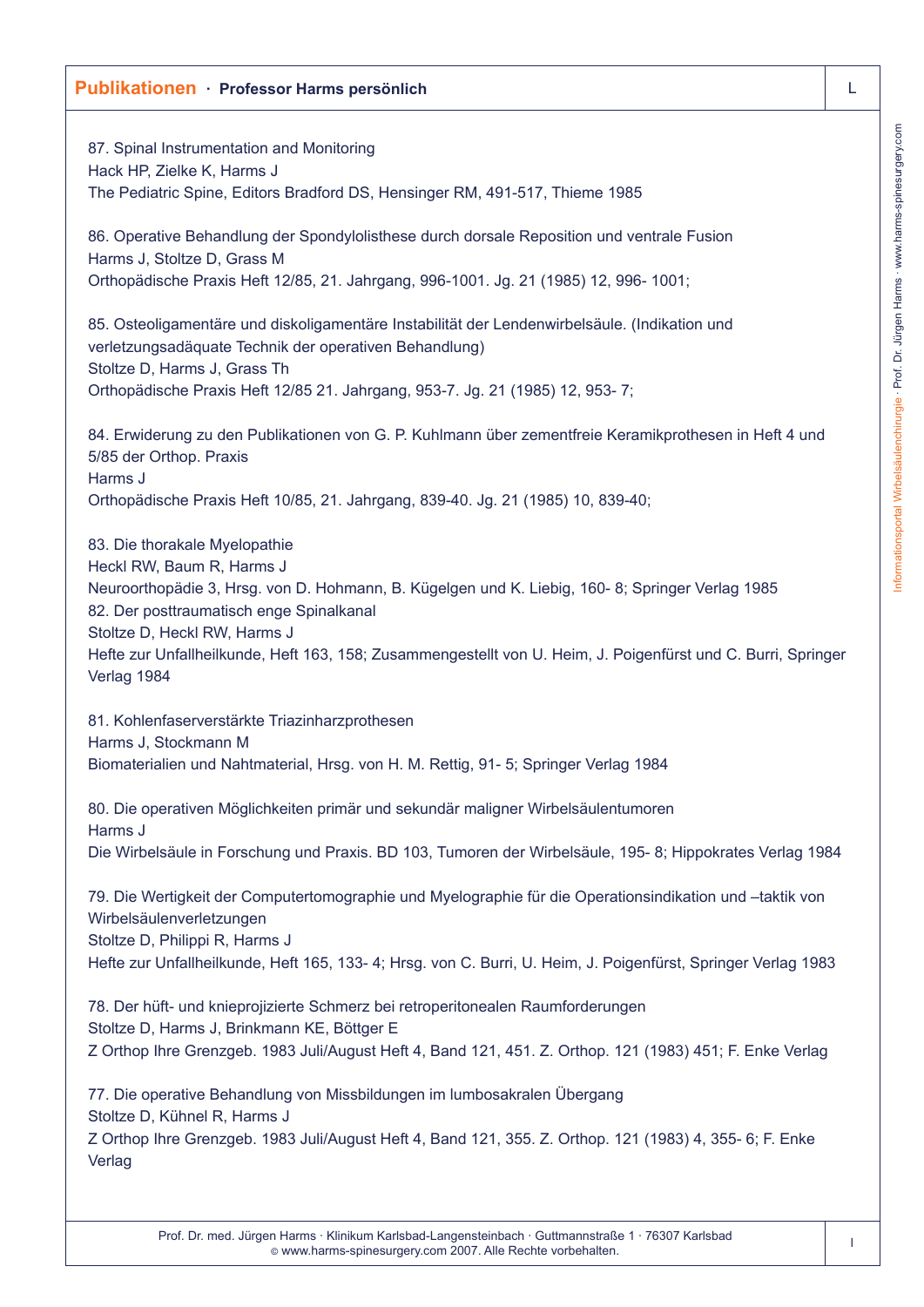76. Indikation, Technik und Ergebnise der operativen Frakturbehandlung im Bereich der BWS und LWS Harms J, Stoltze D

Der vordere Zugang zur Wirbelsäule; Indikation, Ergebnisse, Komplikationen - Sommertagung der Österreichischen Gesellschaft für Orthopädie und Orthopädische Chirurgie, Innsbruck, Juni 1983, 73-5.

75. Indikation zur kombinierten vorderen und hinteren Instrumentation bei Halswirbelsäulenverletzungen Stoltze D, Brinkmann KE, Harms J

Der vordere Zugang zur Wirbelsäule; Indikation, Ergebnisse, Komplikationen - Sommertagung der Österreichischen Gesellschaft für Orthopädie und Orthopädische Chirurgie, Innsbruck, Juni 1983,52-4.

74. Tierexperimentelle Ergebnisse über die Verwendung von kohlefaserverstärkten Kunststoffprothesen Harms J, Mittelmeier H, Mäusle E

Die zementlose Fixation von Hüftendprothesen, Hrsg. von E. Morscher, 257-9; Springer Verlag 1983

73. Experimentelle Befunde zur Wachstumslenkung an der Epiphysenfuge des Unterschenkels durch Klammerung nach BlountHarms J, Freitag V

Regionale plastische und rekonstruktive Chirurgie im Kindesalter, Hrsg. von W. Kley und C. Naumann, 306- 11; Springer Verlag 1983

72. Korrektur-Osteotomien nach Verletzungen des Ellenbogengelenkes im Wachstumsalter Brinkmann KE, Harms J Orthopädische Praxis, Heft 12/1983, 19. Jahrgang, 900-1. Jg. 19, (1983) 12, 900-1;

71. Indikation zur Spondylektomie im HWS- Bereich

Schell W, Harms J, Stoltze D

Der vordere Zugang zur Wirbelsäule; Indikation, Ergebnisse, Komplikationen - Sommertagung der Österreichischen Gesellschaft für Orthopädie und Orthopädische Chirurgie, Innsbruck, Juni 1983, 14-7.

70. Der Wert der Computertomographie in der Indikationsstellung zur operativen Behandlung der Wirbelsäulenverletzungen Stoltze D, Harms J, Brinkmann KE Hefte zur Unfallheilkunde, Heft 158, 309-12; Zusammengestellt von A. Pannike; Springer-Verlag 1982

69. Experimentelle Befunde zur Wachstumslenkung an der Epiphysenfude des Unterschenkels durch Klammerung nach Blount

Harms J, Fritz T, Stoltze D

Osteogenese und Knochenwachstum, Möglichkeiten der beeinflussung in Experiment und Klinik; Ergebnisse praxisbezogener Grundlagenforschung - 4. Münchner Symposion für experimentelle Orthopädie, 253-5; Georg Thieme Verlag 1982

68. A one-stager procedure in operative treatment of spondylolistheses: dorsal traction-reposition and anterior fusion

Harms J, Rolinger H

Z Orthop Ihre Grenzgeb. 1982 May-Jun;120(3):343-7. Band 120 Heft 3 Mai/Juni 1982

67. Pain in the knee as a first symptom of retroperitoneal space-occupying processes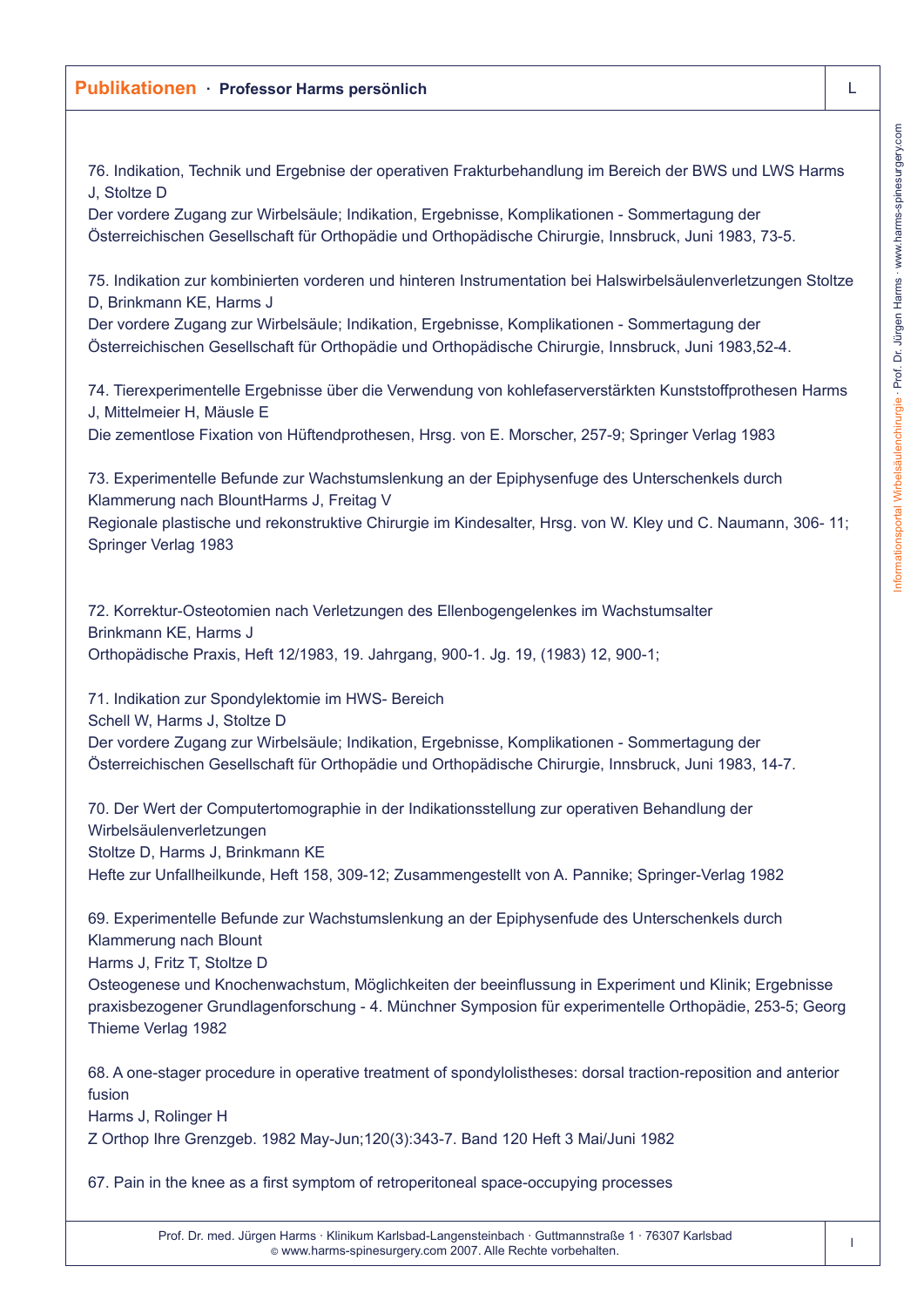Stoltze D, Harms J, Bottger E, Heckl RW Z Orthop Ihre Grenzgeb. 1982 Feb;120(1):10-3.

66. Die Möglichkeiten der operativen Therapie bösartiger Tumoren der Wirbelsäule Harms J, Brinkmann KE, Stoltze D Plastische und Wiederherstellungschirurgie bei bösartigen Tumoren, Hrsg. von H. Scheunemann und R. Schmidseder, 152-6; Springer Verlag 1982

65. Wirbelsäulenchirurgie - Indikation und Möglichkeit Stoltze D, Harms J Beschäftigungs- und Arbeitstherapie (Ergotherapie) im Fachbereich Orthopädie, 5- 13; Verlag modernes lernen 1981

64. Technik und Ergebnisse der Plattfußoperation nach Mittelmeier Harms J, Mittelmeier H, Nizard M Der Fuß, Hrsg. Von A. Murri, Uelzen. Medizin. Literar. Verl.-Ges.. 1981. 288 S.. MLV-Buchreihe für Orthopädie und orthopädische Grenzgebiete ; 3.

63. Die Endoprothetik der Hüfte

Harms J, Mittelmeier H

Deutsches Ärzteblatt- 78. Jahrgang, Heft 3, 67-74, 15.01.1981 - Ärztliche Mitteilungen, Jg. 78 (1981) 3, 67- 74. 62. Absinken des Implantatlagers bei der Druckplattenosteosynthese und seine biomechanische Bedeutung Mittelmeier H, Harms J

Transplantatlager und Implantatlager bei verschiedenen Operationsverfahren, Hrsg. von G. Hierholzer, H. Zilch, 224-8; Sonderdruck aus 16. Jahrestagung der Deutschen Gesellschaft für Plastische und Wiederherstellungschirurgie November 1978 in Düsseldorf; Springer Verlag

61. Zur Lösung des Zementproblems mittels Apatit- Carbonfaser-Knochenzement Mittelmeier H, Hanser U, Harms J Z Orthop Ihre Grenzgeb. 1980 Aug, Band 118, Heft 4, 658 Z. Orthop.118 (1980) 658 ; F.Enke Verlag

60. Biocompatibility of implants in orthopedics Harms J, Mäusle E Hefte Unfallheilkd. 1980;(144):1-119.

59. An original surgical procedure for the treatment of valgus flat foot in children Mittelmeier H, Nizard M, Harms J Rev Chir Orthop Reparatrice Appar Mot. 1980 Jul-Aug;66(5):335-7.

58. Die endoprothetische Versorgung der Daumensattelgelenkarthrose Biehl G, Harms J Orthopädische Praxis Heft 5/80, 16. Jahrgang, 403-8. Jg. 16 (1980) 5; 403-8.

57. Spinal traction syndrome Harms J, Schwaiger C, Biehl G, Schmitt J Z Orthop Ihre Grenzgeb. 1980 Apr;118(2):246-50.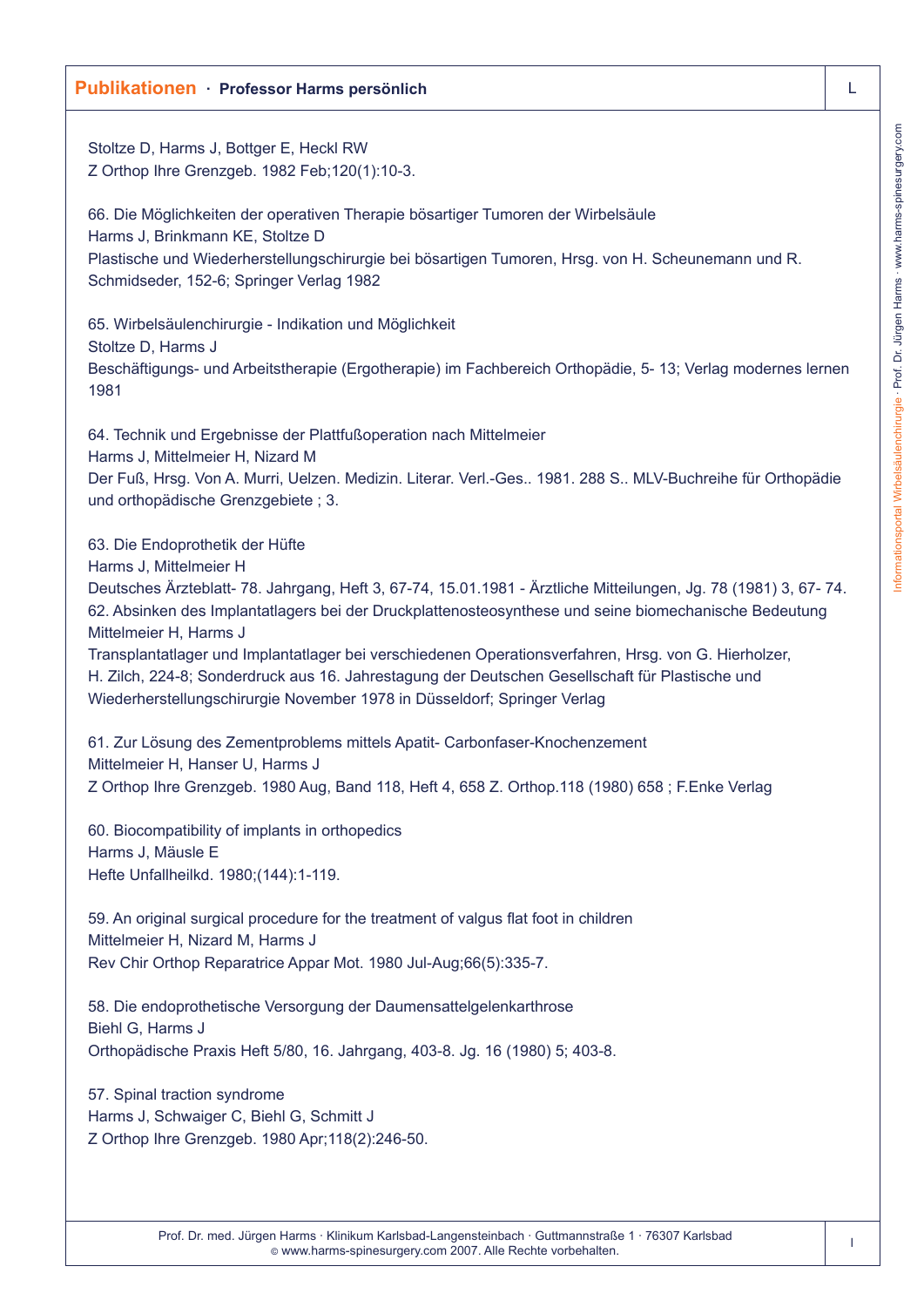56. Tierexperimentelle und histopathologische Untersuchungen der Grenzschicht von Knochenzement mit Apatitbeimengungen

Harms J, Mittelmeier H, Mäusle E

Grenzschichtprobleme der Verankerung von Implantaten unter besonderer Berücksichtigung von Endoprothesen; Ergebnisse praxisbezogener Grundlagenforschung - 2. Münchner Symposion für experimentelle Orthopädie am 15. und 16. Februar 1980, 119- 22; Georg Thieme Verlag 1980

55. Alumina Ceramic - A new material for arteficial hip prostheses Harms J, Mäusle E Mechanical Properties of Biomaterials, Edited by G. W. Hastings and D. F. Williams, 1980 John Wiley & Sons Ltd

54. Indikation zur und Ergebnisse nach Renukleotomie Harms J, Maue M, Biehl G Orthopädische Praxis Heft 1/80, 16. Jahrgang, 55-7. Jg. 16 (1980) 1; 55- 7.

53. Statistische Auswertung von 4 Jahren klinischer Prüfung der Hüft- Alloplastik mit Keramik-Tragrippen-Endorpothesen Harms J, Mittelmeier H Medizinisch-Orthopädische Technik 1/80, 100. Jahrgang, 25-9.

52. Die Möglichkeiten des endoprothetischen Hüftgelenkersatzes bei jüngeren Patienten mit selbsthaftenden Prothesen nach Mittelmeier Harms J, Heretsch P, Maue M, Biehl G Orthopädische Praxis Heft 12/79, XV. Jahrgang, 1040-3.

51. Der prothetische Hüftgelenkersatz bei Brüchen des oberen Oberschenkelendes Mittelmeier H, Harms J Nach einem Vortrag auf der Unfallmedizinischen Arbeitstagung in Heidelberg am 27. und 28. Oktober 1979

50. Haft- und Gleiteigenschaften von Osteosyntheseimplantaten und ihre praktische Bedeutung Enzler MA, Perren SM Z. Orthop. 117 (1979) 710- 2; F. Enke Verlag

49. Derzeitiger Stand der zementfreien Verankerung von Keramik- Metall- Verbundprothesen Mittelmeier H, Harms J

Z. Orthop. 117 (1979) 478- 81; F. Enke Verlag

48. Experimental research into the stability of bone plate osteosynthesis as a function of the initial stress in animalsDiehl K, Harms J, Hanser U, Mittelmeier H Z Orthop Ihre Grenzgeb. 1979 Aug;117(4):710-2.

47. Der vordere Zugang zur Brust- und Lendenwirbelsäule Harms J, Männl HFK Kongressbericht: 20. Tagung der Österreichischen Gesellschaft für Chirurgie14.- 16. Juni 1979 Demeter Verlag

46. Treatment of post-traumatic hip joint disease by total replacement with a ceramic endoprosthesis Mittelmeier H, Harms J

Unfallheilkunde. 1979 Feb;82(2):67-75.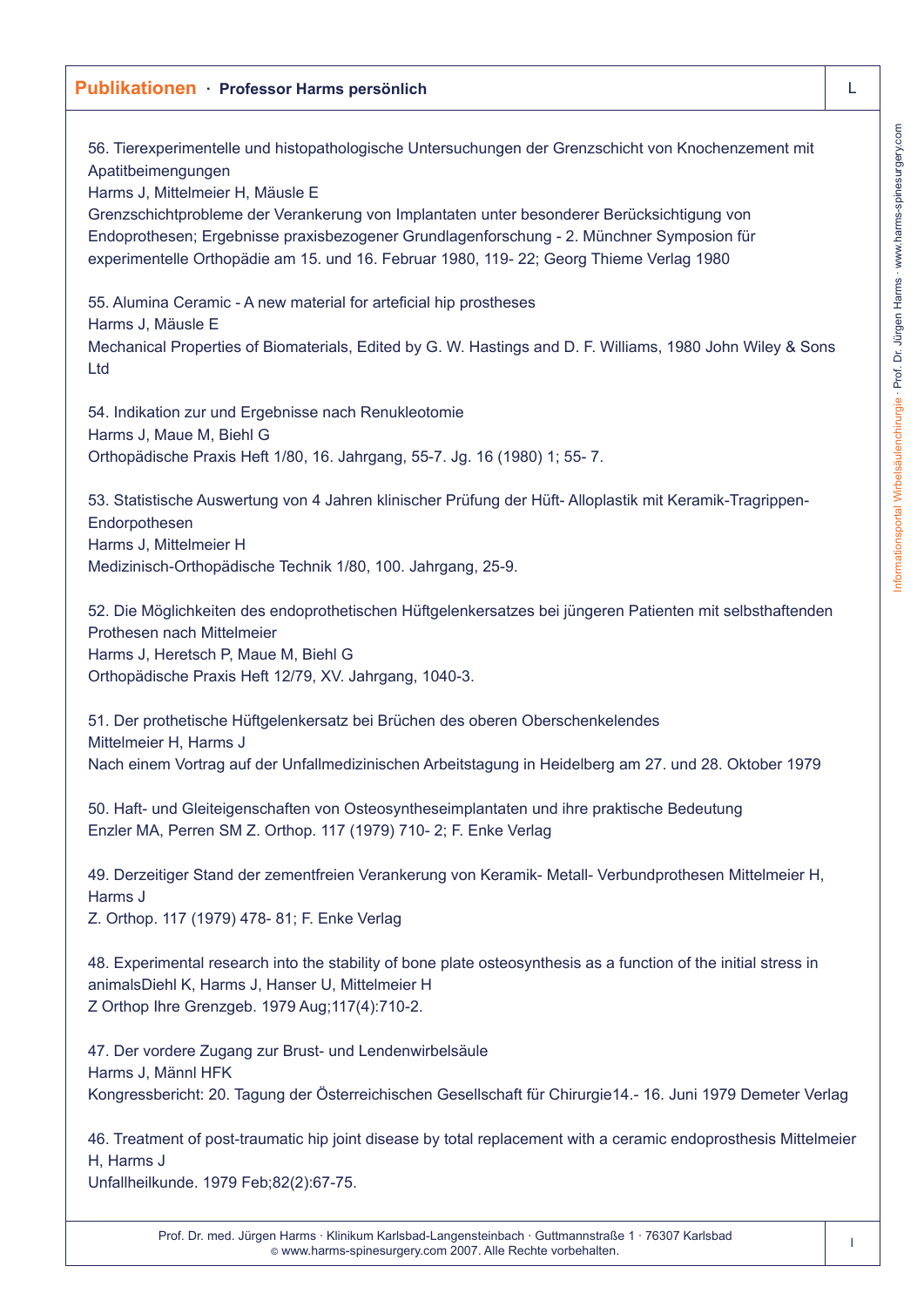45. Ergebnisse operativ behandelter Acromioclaviculargelenks- VerletzungenFinkbeiner GF, Mentzel M, Harms J Aktuelle Traumatol. 1979, Band 9, Heft 2 , 75-84., Goerg Thieme Verlag 44. Tissue reaction to ceramic implant material Harms J, Mäusle E J Biomed Mater Res. 1979 Jan;13(1):67-87. 43. Messung der intra- und postoperativen Korrekturkräfte bei der Skoliosekorrektur mit dem erweiterten Harrington- Instrumentarium Biehl G, Harms J, Hanser U, Hildebrandt J Medizinisch-Orthopädische Technik 6/78, 98. Jahrgang, 217-9. Jg. 98 (1978) 6; 217- 9. 42. Pathologische Veränderungen am Implantatlager bei Endoprothetik mit Zementimplantation und Selbstverankerung Mittelmeier H, Harms J Transplantatlager und Implantatlager bei verschiedenen Operationsverfahren, Hrsg. von G. Hierholzer, H. Zilch, 298-303; Sonderdruck aus 16. Jahrestagung der Deutschen Gesellschaft für Plastische und Wiederherstellungschirurgie November 1978 in Düsseldorf; Springer Verlag 41. Histopathologie am Hüftkopf nach homoioplastischer Knochen- Knorpeltransplantation Mittelmeier H, Harms J Transplantatlager und Implantatlager bei verschiedenen Operationsverfahren, Hrsg. von G. Hierholzer, H. Zilch, 60-53; Sonderdruck aus 16. Jahrestagung der Deutschen Gesellschaft für Plastische und Wiederherstellungschirurgie November 1978 in Düsseldorf; Springer Verlag 40. Results of resection, analogous bone grafting and osteosynthesis of juvenile bone cysts Harms J, Groh P Arch Orthop Trauma Surg. 1978 Oct 27;92(4):285-90. 39. Problematik der Übertragbarkeit des Tierversuchs in der Implantatentwicklung Harms J, Mäusle E, Diehl K Orthopäde 7, 2-13. (1978); Springer Verlag 38. Operative Behandlungsergebnisse von Ellenbogenverletzungen unter besonderer Berücksichtigung veralteter Fälle Biehl G, Harms J Saarländisches Ärzteblatt 1978/ 4 37. Die perilunären Luxationen des Handgelenks Biehl G, Harms J Aktuelle Traumatol. 1978, Band 8, Heft 1; 43-51; Georg Thieme Verlag 36. Die Anwendung von Keramik in der Gelenkersatz-Chirurgie Mittelmeier H, Harms J Medizinisch-Orthopädische Technik 2/77, 97. Jahrgang, 55- 7.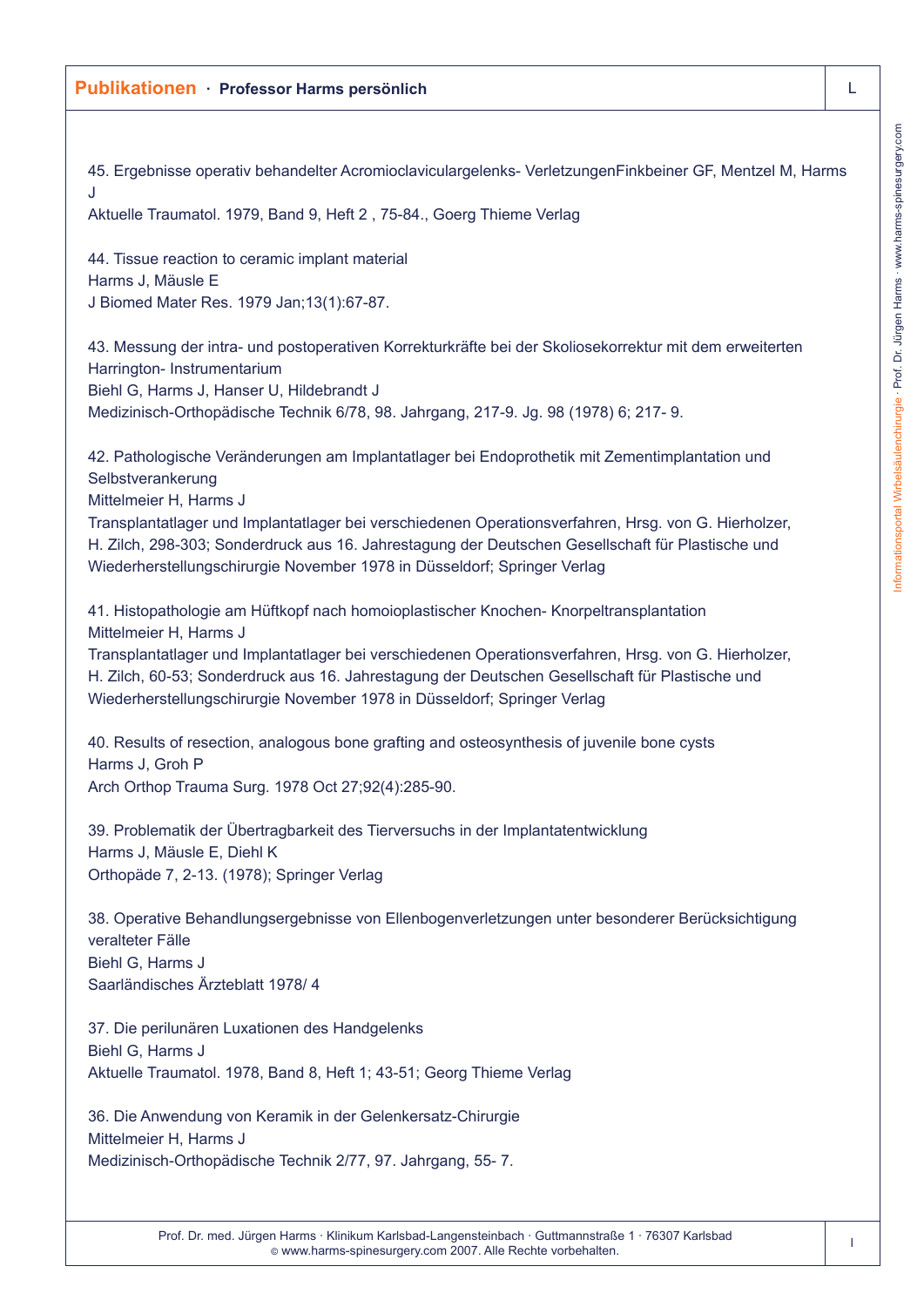35. The extension nail. A new method for lengthening of the femur and tibia Baumann F, Harms J Arch Orthop Unfallchir. 1977 Dec 9;90(2):139-46.

34. Querschnittslähmung und Rehabilitation- eine Standortanalyse Finkbeiner GF, Biehl G, Harms J Saarländisches Ärzteblatt 1977/ 9

33. Pathology of paratenonitis achilleae in athletes Harms J, Biehl G, von Hohbach G Arch Orthop Unfallchir. 1977 Apr 22;88(1):65-74.

32. Operative treatment of paratenonitis achilleae in athletes Biehl G, Harms J Arch Orthop Unfallchir. 1977 Mar 31;87(3):309-15.

31. Vergleichende makroskopische und mikroskopische Befunde am Kapselgewebe Harms J, Mäusle E Orthopädische Praxis 1 (1977); 33- 5.

30. Behandlung von Knochentumoren mittels Resektion, autoplastischer Knocheninterposition und Kompressions- Überbrückungs- Osteosynthese (unter besonderer Berücksichtigung von Knochensarkomen) Mittelmeier H, Harms J Medizinisch-Orthopädische Technik 6/76, 96. Jahrgang, 165-7.

29. Xeroradiographie in der orthopädischen Diagnostik Harms J, Biehl G, Hort W Orthopäde 5, 189-94. (1976); Springer Verlag

28. Die arterielle und venöse Revaskularisation des langen Röhrenknochens Harms J, van de Berg PA, Mäusle E Orthopädische Praxis 6/1976, XII.Jahrgang, 632- 3.

27. Zum Problem der gelockerten und infizierten Totalprothese Biehl G, Harms J Orthopädische Praxis 6/1976, XII.Jahrgang, 603-8.

26. Initially treated fractures and dislocations of the elbow joint Harms J, Biehl G Z Orthop Ihre Grenzgeb. 1976 Aug;114(4):656-8.

25. The vessel behavior of the bone following plate osteosynthesis and subsequent osteomyelitis. An experimental study at the dog tibia Harms J, van de Berg PA Arch Orthop Unfallchir. 1976 Feb 26;84(1):57-65.

24. Stresses and functional adaptation of alloarthroplasty of the proximal femur in dogs using a selfcuring rippled prosthesis. A comparative biomechanical and morphological study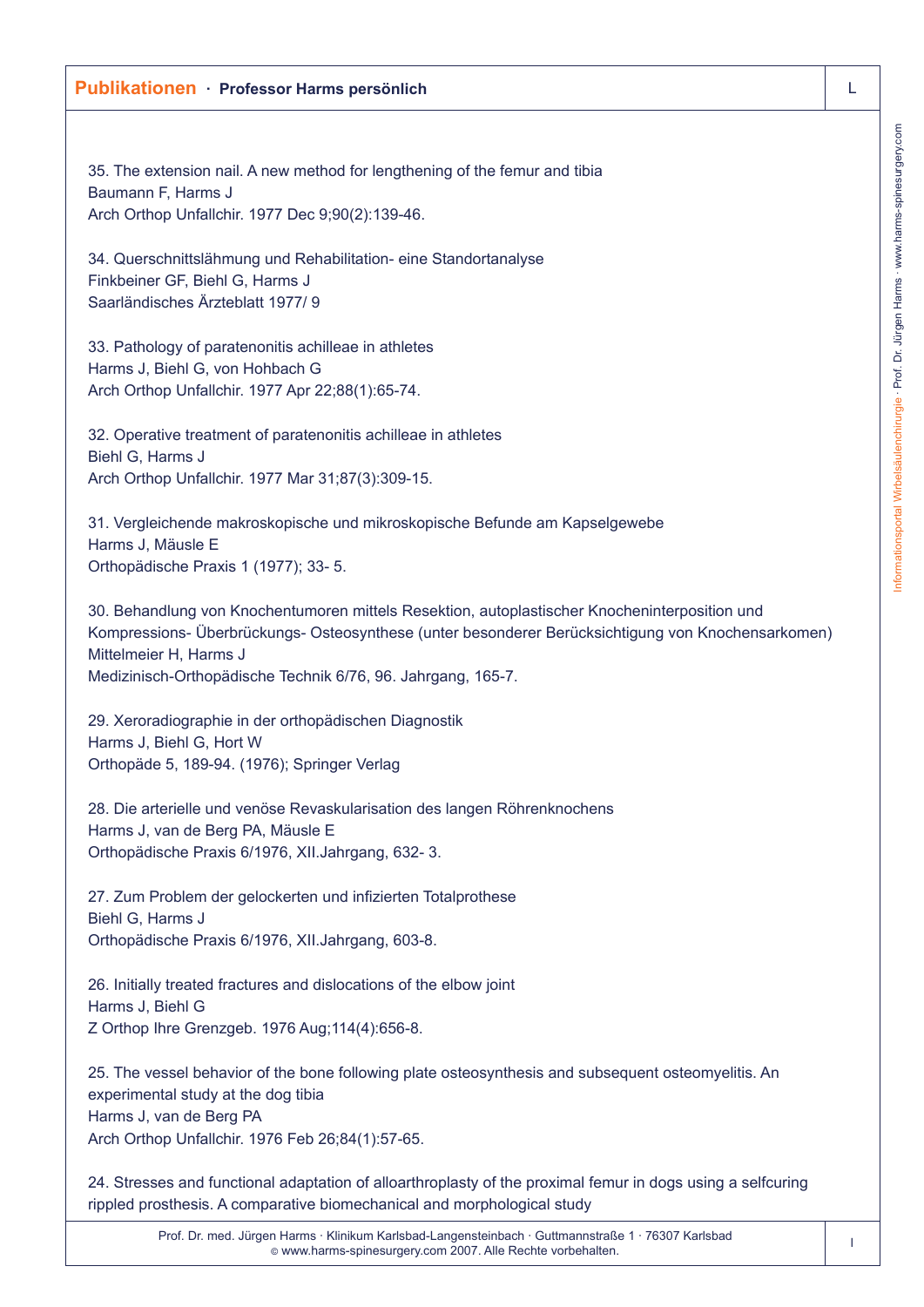# Informationsportal Wirbelsäulenchirurgie · Prof. Dr. Jürgen Harms · www.harms-spinesurgery.com Informationsportal Wirbelsäulenchirurgie · Prof. Dr. Jürgen Harms · www.harms-spinesurgery.com

## **Publikationen · Professor Harms persönlich** L

| Diehl K, Harms J<br>Arch Orthop Unfallchir. 1976 Feb 26;84(1):89-104.                                                                                                                                                                                                                                                                                                                                                                                                               |
|-------------------------------------------------------------------------------------------------------------------------------------------------------------------------------------------------------------------------------------------------------------------------------------------------------------------------------------------------------------------------------------------------------------------------------------------------------------------------------------|
| 23. About the proposition of strength of animal-experimental results with hip endoprosthesis. A comparative<br>analysis of the stress of the upper thigh of man and of four-leg<br>Diehl K, Harms J<br>Z Orthop Ihre Grenzgeb. 1976 Feb; 114(1): 17-25.                                                                                                                                                                                                                             |
| 22. Die isolierte Kahnbeinluxation am Handgelenk<br>Harms J, Hess H<br>Aktuelle Traumatol. 1975, Band 5, Heft 1; 51-53; Georg Thieme Verlag                                                                                                                                                                                                                                                                                                                                         |
| 21. Biomechanical investigations of osteosynthesis at metaphys area of tibia and femur with selftensed angle<br>plates<br>Diehl K, Harms J, Hort W, Mittelmeier H<br>Arch Orthop Unfallchir. 1975;83(1):29-35.                                                                                                                                                                                                                                                                      |
| 20. The venous drainage of the long bone after reaming and intra medullary nailing. An experimental study of<br>the dog tibia<br>Harms J, van de Berg PA<br>Arch Orthop Unfallchir. 1975;82(2):93-9.<br>19. Researches by experiments on animals and histopathological researches about the procedings of<br>adaptation of the bone after implantation of selfsuspending prostheses with endented shaft<br>Biehl G, Harms J, Mäusle E<br>Arch Orthop Unfallchir. 1975;81(2):105-18. |
| 18. Animal experiments on the prevention of spongiosa formation during plate osteosynthesis using silicone<br>partition disks<br>Diehl K, Harms J<br>Z Orthop Ihre Grenzgeb. 1975 Aug; 113(4): 768-70.                                                                                                                                                                                                                                                                              |
| 17. Tissue adaptability processes involving self-supporting endoprostheses with rib anchors<br>Harms J, Mäusle E, Biehl G<br>Z Orthop Ihre Grenzgeb. 1975 Aug; 113(4): 741-4.                                                                                                                                                                                                                                                                                                       |
| 16. Zur Biomechanik des Kompressionsnagels<br>Harms J, Diehl K, Kumposcht P<br>Medizinisch-Orthopädische Technik 5/75, 95. Jahrgang, 120-2.                                                                                                                                                                                                                                                                                                                                         |
| 15. Biologische Verträglichkeitsuntersuchungen von Implantatwerkstoffen im Tierversuch<br>Harms J, Mäusle E<br>Medizinisch-Orthopädische Technik 4/76, 96. Jahrgang, 103-4.                                                                                                                                                                                                                                                                                                         |
| 14. Revascularisation of bone following implantation of bone cement. An experimental study at the dog tibia<br>Harms J, van de Berg PA, Mertz C<br>Arch Orthop Unfallchir. 1974;80(1):71-8.                                                                                                                                                                                                                                                                                         |
|                                                                                                                                                                                                                                                                                                                                                                                                                                                                                     |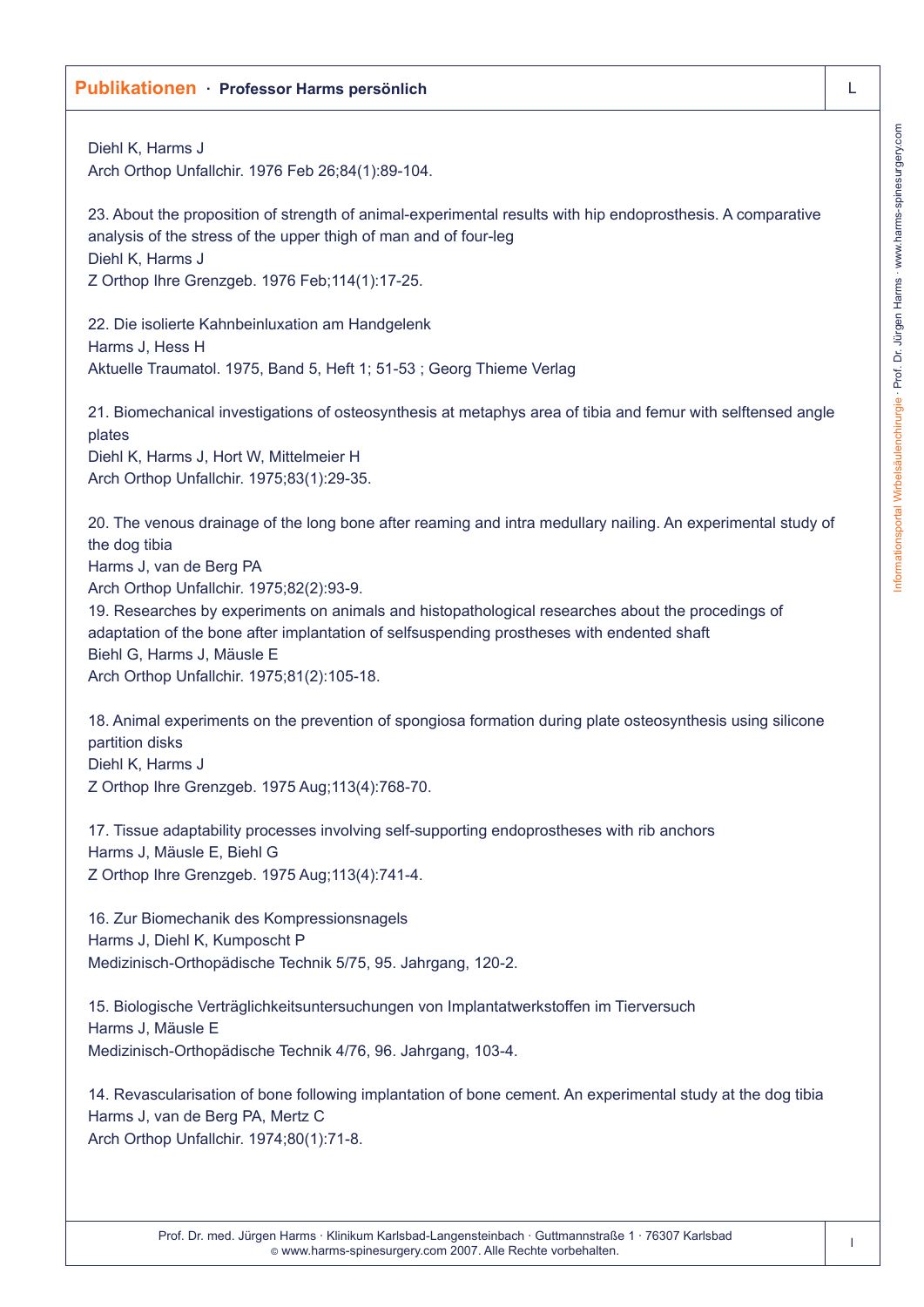# informationsportal Wirbelsäulenchirurgie · Prof. Dr. Jürgen Harms · www.harms-spinesurgery.com Informationsportal Wirbelsäulenchirurgie · Prof. Dr. Jürgen Harms · www.harms-spinesurgery.com

### **Publikationen · Professor Harms persönlich** L

13. Orthopädische Aufgaben bei der Betreuung der Kinder mit Myelomeningozelen Harms J, Biehl G Saarländisches Ärzteblatt Jg. 27 (1974) Nr. 11, 557- 61.

12. Korrektureingriffe nach Frakturen im Kindesalter Hess H, Harms J Saarländisches Ärzteblatt Jg. 27 (1974) Nr.1, 554-7.

11. Regenerationsbeschleunigende Technik der Spanentnahme aus dem Schienbeinkopf (unter besonderer Berücksichtigung des Kindes- und Jugendalters) Groh P, Mittelmeier H, Harms J Orthopädische Praxis 9/ 1974; 507- 11.

10. Proceedings: Indications, surgical problems and results of repeat nucleotomies Harms J, Hess H Z Orthop Ihre Grenzgeb. 1974 Aug;112(4):824-5.

9. Ergebnisse der Osteosynthesen bei kindlichen intertrochanteren Femurosteotomien mit selbstspannenden WinkelplattenGroh P, Biehl G, Harms J Medizinisch-Orthopädische Technik 4/74, 94. Jahrgang, 109 -111.

8. Spannungsoptische und holographische Untersuchungen zur Biomechanik der Plattenosteosynthese Hanser U, Harms J, Mittelmeier H Medizinisch-Orthopädische Technik 2/74, 94. Jahrgang, 47-50.

7. Experimental studies on heat development in bone during polymerization of bone cement. Intraoperative measurement of temperature in normal blood circulation and in bloodlessness Biehl G, Harms J, Hanser U Arch Orthop Unfallchir. 1974;78(1):62-9.

6. Zur operativen Behandlung von Oberarmschaftpseudarthrosen Harms J, Arens W Mschr. Unfallheilk.76; 40-6; Springer Verlag 1973

5. Transkorporale Schussverletzung mit Geschoßembolie der li. Arteria Femoralis Stöhr C, Harms J Aktuelle Traumatol. 1973;1, 25-30. Georg Thieme Verlag

4. Surgical management of humeral shaft pseudoarthroses Harms J, Arens W Monatsschr Unfallheilkd Versicher Versorg Verkehrsmed. 1973 Jan;76(1):40-6.

3. Art und Häufigkeit typischer Sportverletzungen Stöhr C, Harms J Langenbecks Arch. Chir. 233, Springer-Verlag 1972

2. Surgical or conservative therapy of severe calcaneal fractures Mlynek HJ, Riedeberger J, Harms J